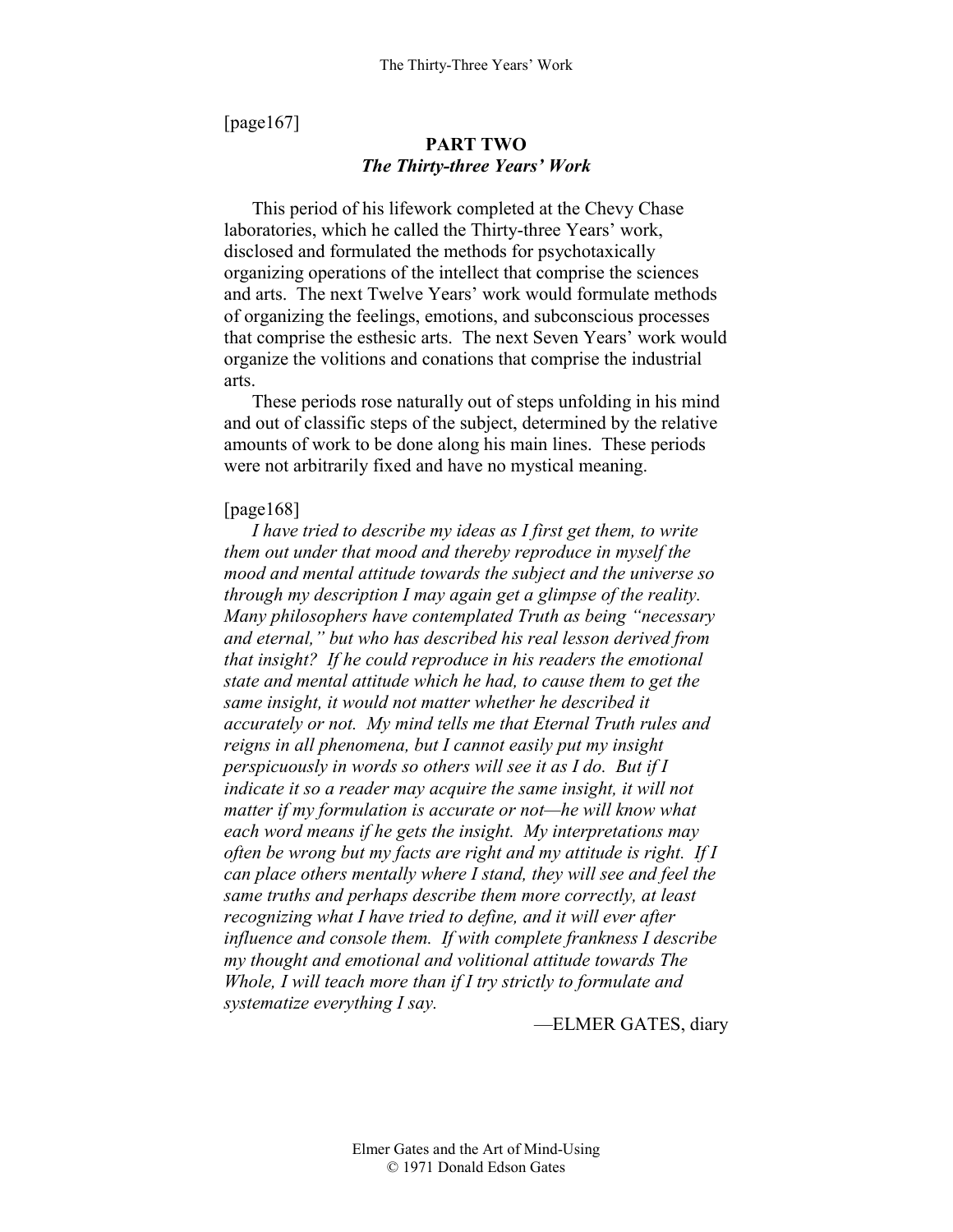[page169]

# **CHAPTER 10**  *A Final Test*

*It seems to me all the past years have been a preparation, a study, and now is coming the final test of fitness for work that shall become more or less public. I feel this with great emotional conviction. I have so far avoided business, which could have made me a commercial success and even very wealthy, but I should have died considering my life a failure if I had not carried out my earlier and irrevocable aspirations.* 

—ELMER GATES, diary, May 8, 1892

"Why cannot I give definite shape to convictions? I am conscious of a terrible ability to do something; long to fathom the depth of the unknown, to wrest from nature by the key of knowledge and invention some unknown impressive fact or principle. Yet all is indistinct and I am certain that the mission and message of my life has not yet been quite entered upon. Invention shall always be my passion without reference to purpose; discovery is an equal passion. To finish the studies and experiments I *must* make will take great wealth, and I can get that. Aerial navigation and other difficult things I can accomplish; I want a good home. Have some ideas I want to teach. But when I conceive it all accomplished, that is not what I am driving at. I don't know what it is, yet I know I am going to get it. I am conscious of

## [page170]

greater ability than required in the inventions now in the list. Does nature hold some great law or secret I am about to discover and utilize? Is there some greater incarnation of the beautiful than has been realized in the fine arts, and poetry and drama? and is there some secret to a higher happiness? Must I live in strict accord with health and mind laws and commune with nature and keep my mind open and look with original eyes on science and try to find out what it is I can and want to do? Am I influenced in my conception of nature by books or can I throw out of mind the author's coloring? Has not the scientist's habit of education and the genesis of language moulded the shape a subject takes in his mind, and has not this influence hidden some great and obvious truth? Can't I throw off the veil and look at facts with the mind of one who has never seen them before? Almost! Almost I grasp at the idea of something. I almost perceive what this thing is I want to discover or do and yet it eludes. Is my mind and character yet unformed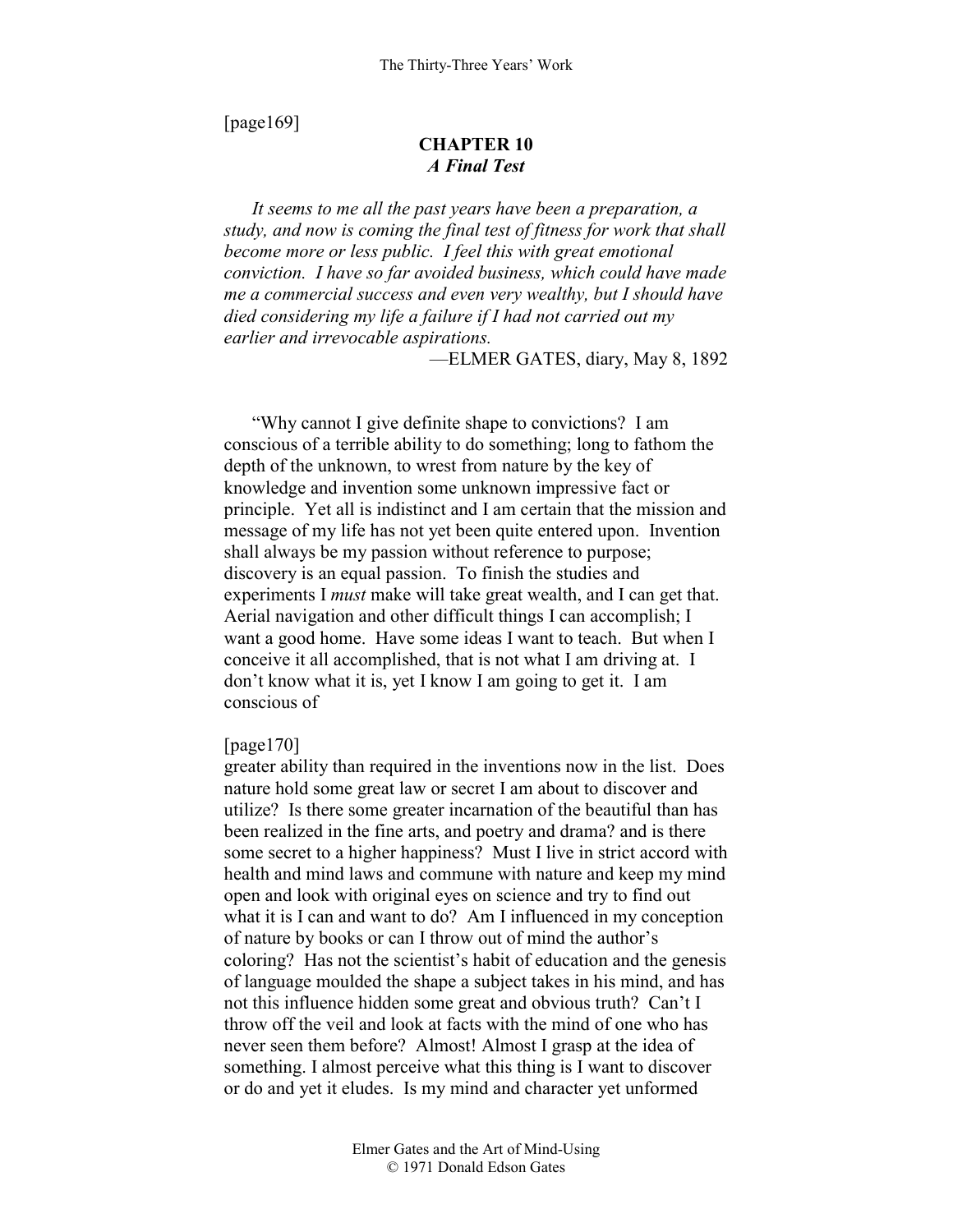and must I wait a few years? Am I in a state to science and invention and philosophy as Wagner was to poetry and music and drama—seeing indistinctly a possible unity and higher beauty and yet unable to completely grasp it? I think, I feel so." So Elmer Gates, at age twenty-five, wrote in July, 1884, at the start of this important transitional period in his life.

In his account of the development of the art of mentation, as followed in Part One, he wrote that no attempt was made to follow the chronological order of experimental results and insights. For years he engaged in at least eleven different lines of research, all occasionally producing results, sometimes m physics or physiology or introspective psychology or other science. An exact chronology would have been equivalent to his entire diary, ranging over forty years and encompassing five hundred to two thousand pages a year, with all varieties of subjects on a page—and the result would be confusion. Very often topics in a subject were discovered at intervals over a third of a century. Often a law and its corollaries were worked out at successive intervals long after the original discovery. Sometimes parts of

#### [page171]

several discoveries made at widely separated intervals were combined into a new step. These numerous topics, many times condensed and reclassified and generalized, became mere data in a newer and truer conception, and he thus considered them no longer of interest, even from the standpoint of individual psychology.

Continuously interwoven with his diaries were his studies in introspective guidance for his plans and purposes. It was as early as his fifteenth year, in 1874, that he first began definitely to study his mind and the world from the standpoint of his foremost hopes to discover the great law of mind, to organize actual scientific knowledge, to expound Cosmic Immanency of mind, to organize cooperative mentation. In 1886, at age twenty-seven, he first began the series of subconsciousness and Awareness introspections that constituted his definite study of the immanent cosmic mind in him. (In 1890 he began to organize his major laboratory, for which buildings were actually started in 1896.)

What he believed the most instructive parts of this study for individual psychology he preserved in a selection from his diaries of about twenty-seven hundred pages covering periods from 1899 (and a few earlier ones) to 1909—his fortieth to fiftieth years. It was originally entitled "A Chapter in Individual Psychology, Being an Introspective Search for Guidance," but he soon noted it should have been called "An Experiment in Introspective Dirigation and Awareness Functioning for Conscious Guidance." Included was an "Interlude and Retrospect," started early in 1899, reviewing in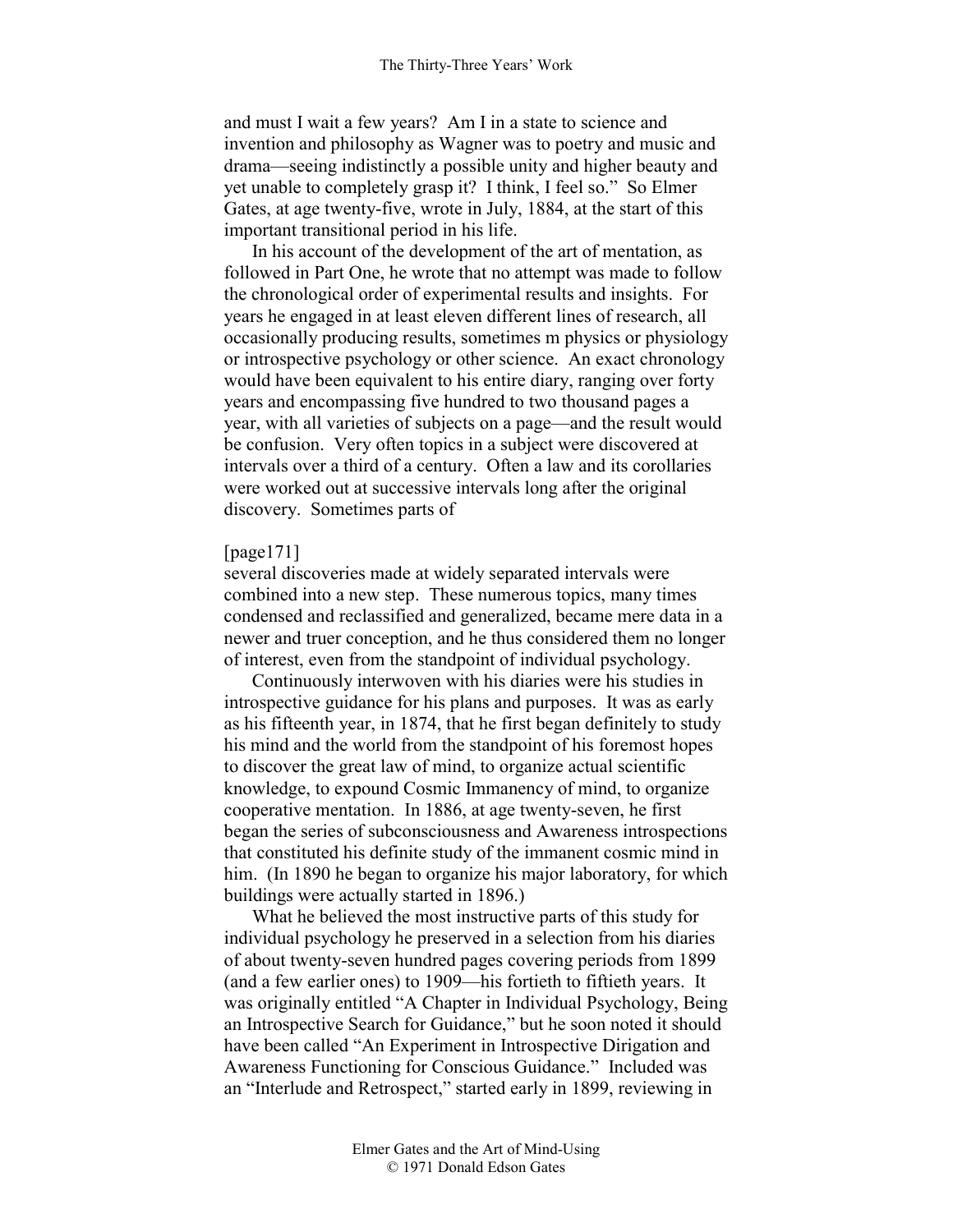chronological order some of his earlier studies. He considered a study of the actual motives, emotions, mental attitudes, and processes of any individual who seriously approached a great problem, worthy of scientific investigation and practically a new field in psychology. The confessions of Jean Jacques Rousseau and similar literary efforts did not contain the data for psychologic judgments; Gates was trying to give the actual steps of psychological importance (intellectual, emotional, volitional) that led to definite results.

The period 1886-91 (age twenty-seven to thirty-two) he

#### [page172]

considered a transitional one emphasizing the necessity for growth in his moral disposition, which led in 1891 to another step higher in moral growth and motives, purposes, and plans. "I have not referred to ordinary laxness with reference to usual moral duties," he wrote; "I have, I hope, fully fulfilled them. I allude to those higher questions of complete justice, truth, and love—of total unselfishness in all my relations; of strength of character to act wisely when my affections are concerned and not to be misled by sentiment"

To reproduce all his diaries would require many dozens of volumes, he noted; so he selected certain days and data that seemed to give most clearly the general trend of his introspective search for guidance. Excerpts from this "Introspective Diary" will help to reveal the motives, emotions, and prospections that led to one of the outstanding practical successes of his life, the great Chevy Chase laboratories, and to the culminating period of even greater discoveries that followed.

 "Feb. 6, 1899: In 1886 or thereabouts I began a 'New Method of Introspective Seeking for an Understanding of My Mind's Own Tendencies and judgments' which had in view the adjustment of my knowledge, motives, plans, and daily work to the highest ideals and intuitions, and the elimination of the lower ideals and tendencies. For this purpose I went much alone, practiced quiescence as an aid to systematic introspection and began to drop all plans not consistent with my highest purposes. This led to a radical breaking up of many of my undertakings and it was difficult to alter all my plans, for my ideals now required the abandonment of all purely personal and selfish ends, which to my surprise still lurked within my incentives. For some time my affairs, so far as finances, moved slowly, but in general intellectual and especially in emotional and moral growth I advanced rapidly; my progress in the study of Awareness and elimination of wrong or weak tendencies was great and satisfactory.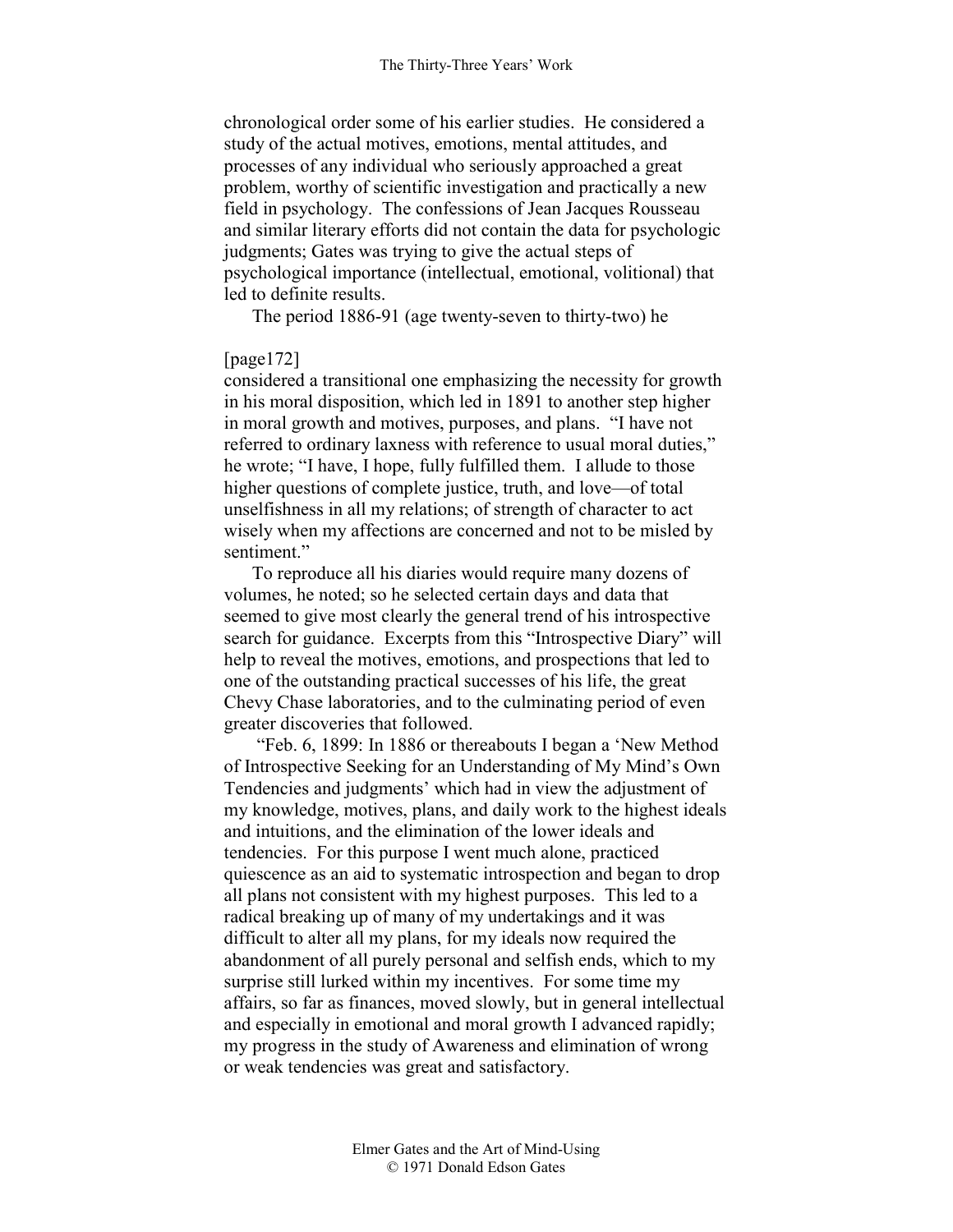"It was at first my intention to place my previous studies in introspective guidance in chronological order, but recently I have

## [page173]

seen their bearing on the whole question of introspective psychology apart from my own interpretations and conclusions. There has not been made, or at least reported, psychologic studies of the introspective life of an individual extending over a definite series of weeks or years with direct reference to successes or failures; neither has a study been made of introspective guidance to seek the inward and highest promptings of the mind and adjust motive and action thereto. Previous to 1886 my studies in this line related wholly to the natural history of my own introspections, including their psychophysical study, making them an inductive basis for an introspective psychology. This introspective seeking for guidance rapidly altered my plans, the transitional period extending to the close of 1891, five years during which scarcely a day passed without my devoting some time to a careful introspective study and reorganization of my life.

 "Dec. 26, 1891: I began a series of insights which carried me another step in moral growth and motives. I had concluded that the business venture I was in was destined to fail because of the nature of my partners and of its entire uncongeniality to my tastes and motives. It was my first business venture and from a commercial standpoint, my last. There was no failure in method or process but to continue would have required my sole time for some years with further obligations, to the exclusion of my studies. . . .

 "Today and for some time I have been unusually destitute of ideas and all capacity for originality. It has been a period of rest and recuperation, but inwardly I feel some kind of growth has been taking place. There are periods in life more favorable than others; certain years, days, hours when a thinker does his best work. Undoubtedly there are similar periods in the Cosmos and functional periods in the individual bearing directly on these points. The emotional, intellectual, and conative must alternate and perhaps it is so in nature as in the individual, and in a larger sense in psychal periods also. Such periods as the philosophic cycle through which India has passed was an emotional dominancy with philosophic aspects; or England's highly

### [page174]

commercial and industrial period which was conative; or the period of ancient Greece which was esthetic. There are sociological indications that psychologic eras dominate races. When there is an era of dominant feeling or emotion it has never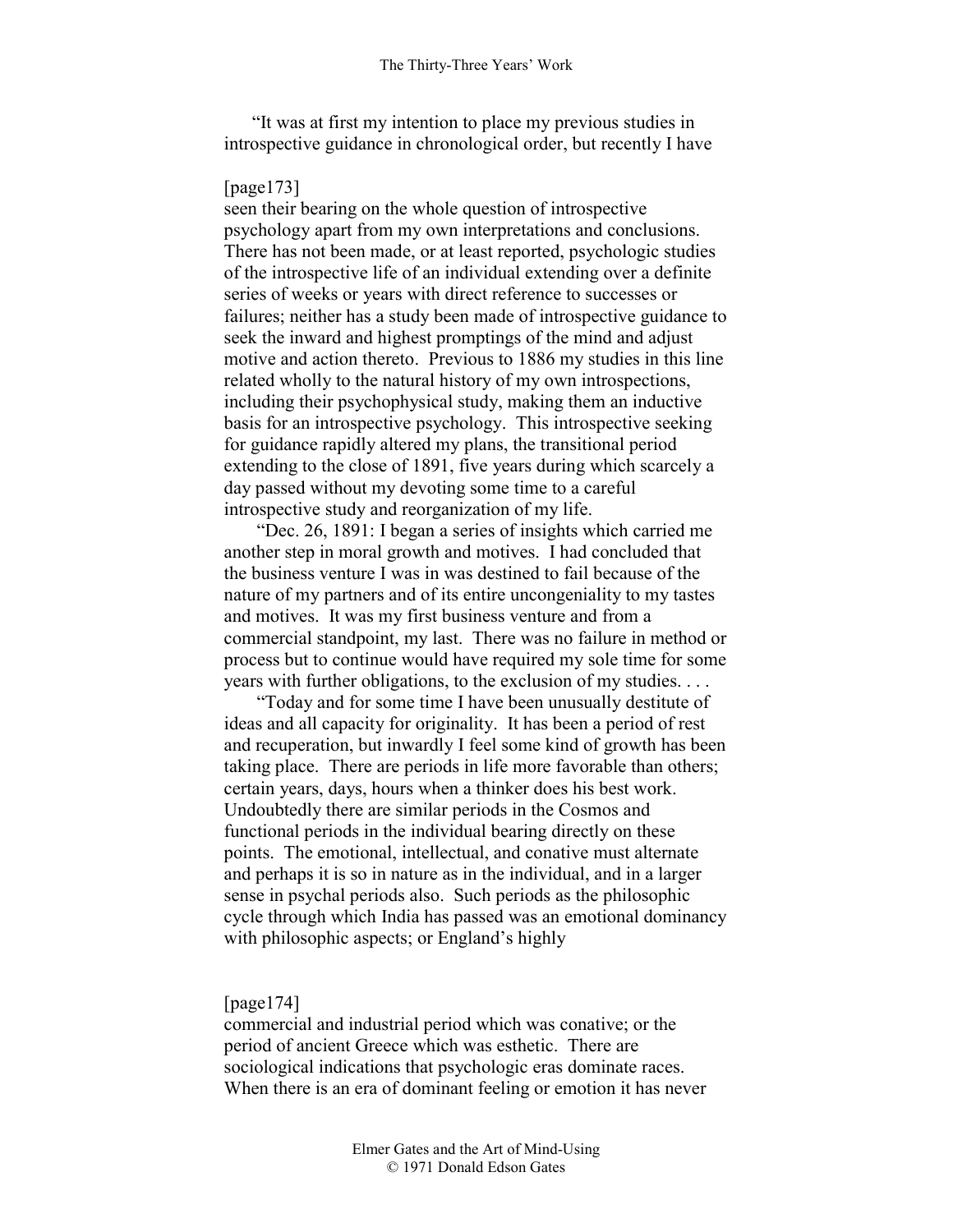been characterized by efficient intellectual results and vice versa. That is, there are data which lead me to conclude that there is something approximating a definite quantity of mental effort possible on earth at one time; which is corroborated by the determination of the conservation of energy.

 "Originality is obviously the most potent source of human progress. To embody the discoveries of one creative mind thousands must labor and learn. What produced the conditions under which the new idea appeared? Are there moral considerations? I am far from being ignorant of the modus operandi of getting new ideas, but why in given instances I should get ideas, and not associates who seemed in every way better fitted to work them out, is being slowly answered in my mind. It was because in reference to this particular principle I have since found myself to be morally better fitted. And this gives me a clue to the next step in my career.

 "In all instances, thinking and research and introspectively directing my mind to the subject preceded the new insight. As far as I have been able to learn from biography, the advent of a great and true idea always came only to those who intended their mind seriously upon the subject; and the amount of reflection had some determinable relation to the moral standards that were then active in their lives. It seems that other requirements are necessary than mere intellectual capacity; namely, moral fitness. Also conative fitness; that is, skill and technical knowledge to give the reflection conative and inductive application. So strongly do I feel this that my life has risen to a different plane of exaltation; in addition to the extreme intellectual and emotive efforts which I have made I must make great moral effort, not merely in the normalization of emotions, but in modification of plans and motives with reference to complete justice, truthfulness,

[page175]

and particularly to needs of the human race or rather, all evolving life. So I feel I have taken a new step.

"Jan. 16, 1892: I want to discover some truth, new idea, solution to my enigmas relating to vocation. I do not believe it will be found in books or conversation; I believe it relates to some discovery or new triumph in my life. I am going to commence thinking, introspecting, aspiring, writing, striving, and see what comes if I devote my whole life exclusively to this ideal of getting the greatest truth which can come through my mind, of discovering that which will be most useful to the human race. If necessary to success, when the discovery comes I will deliver it so no one will know it came from me, and so it will contribute no reward. . . .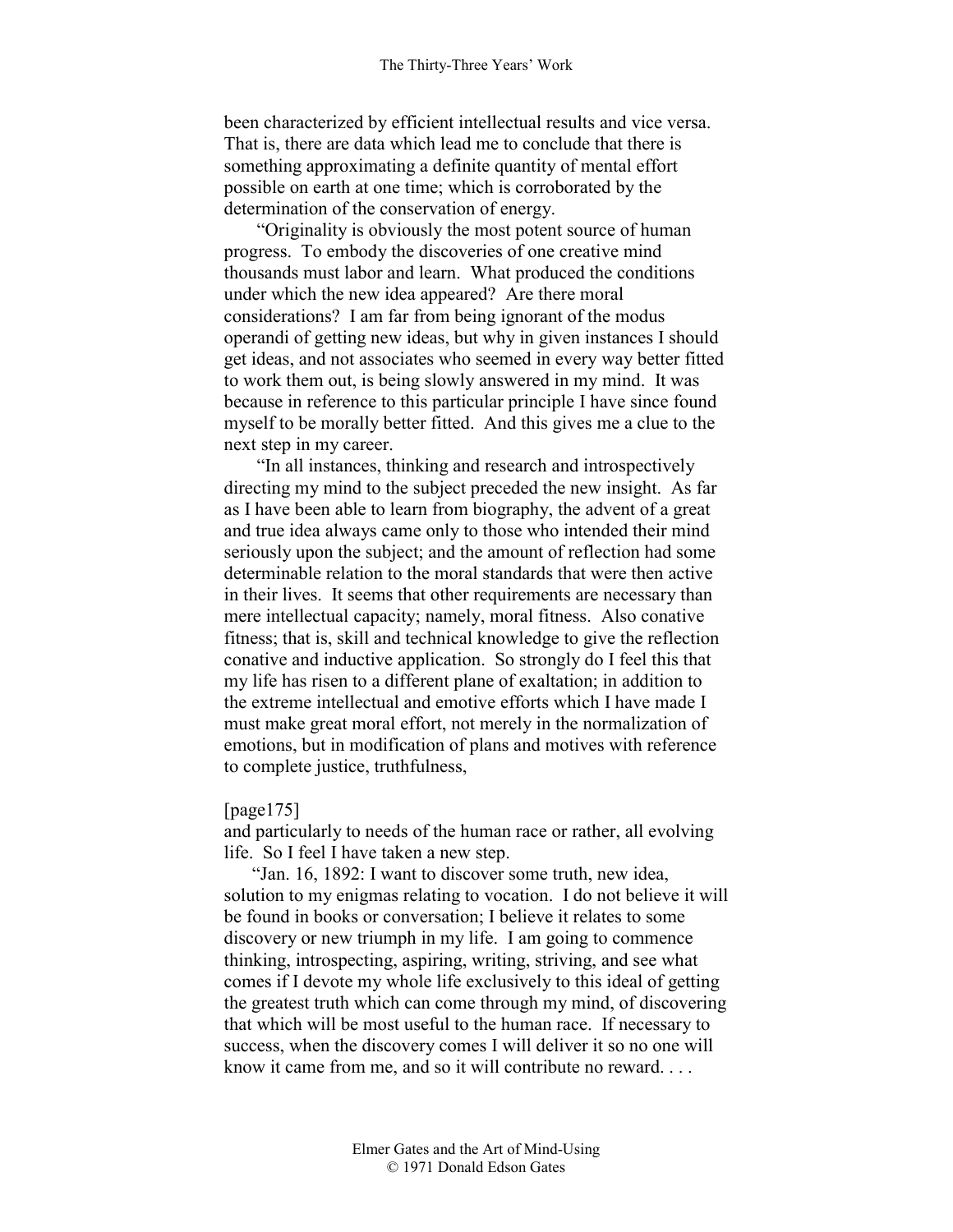"I have many little bills to pay which are difficult and am in much minor trouble and sorrow. Several hods of coal left; no bread, coffee; enough oil for tonight; no butter; four pounds flour and 3 cents. Much in debt; no prospective income and \$3,000 to raise in six weeks, a few hundred next week.

"Have much literary material of my own but as I review it I think I will copy only experimental facts and destroy the rest.

"I foresee imminent catastrophe in social and political matters some eight or ten years hence. Many duties and opportunities of importance to people are being neglected.

"Our teachers like Emerson have much that people want to know without giving the methods to accomplish the hopes they inspire. I want not merely a more philosophical basis but a scientific one for the evolvement of a philosophical standpoint. I am eager to start The Work in proper form and stick to it the rest of my life. Am I to oscillate continuously between different discoveries, inventions, and periods of learning? . . . I feel within ten years I shall address a large audience through literary efforts. I want to lecture and talk but little.

"I am dissatisfied with my accomplishments so far. I have thrown away many great opportunities to worldly consideration, and the truth which I know is hid under a bushel. I quote many

#### [page176]

things which I would now be glad to omit because I have since gotten more accurate knowledge and have slightly changed my general opinion and moral attitude; but one of the objects of such a record is to disclose not merely the order of the mind's evolution toward knowledge, but the order of its arrangement of what is wrong and weak in my life." So Gates noted in his comments of the 1900 analysis.

"I want a way to get before the world as soon as possible the truth I have to teach, then proceed introspectively and experimentally to get more; to get people to help in organizing cooperative research, in collecting the sum of inductive knowledge, and in creating an institution devoted to study that force or thing which is more important than all others; and what do you suppose that is? With an emotion that is almost unbearable and a foresight that I shall succeed, I reply that it is THE MIND.

"If anyone shall lose time or money through my business venture I must completely reimburse him. I must absolutely expunge from my mind all feelings of bitterness or resentment toward those who have recently attempted to injure my affairs, this being one condition prerequisite to success in my introspective efforts.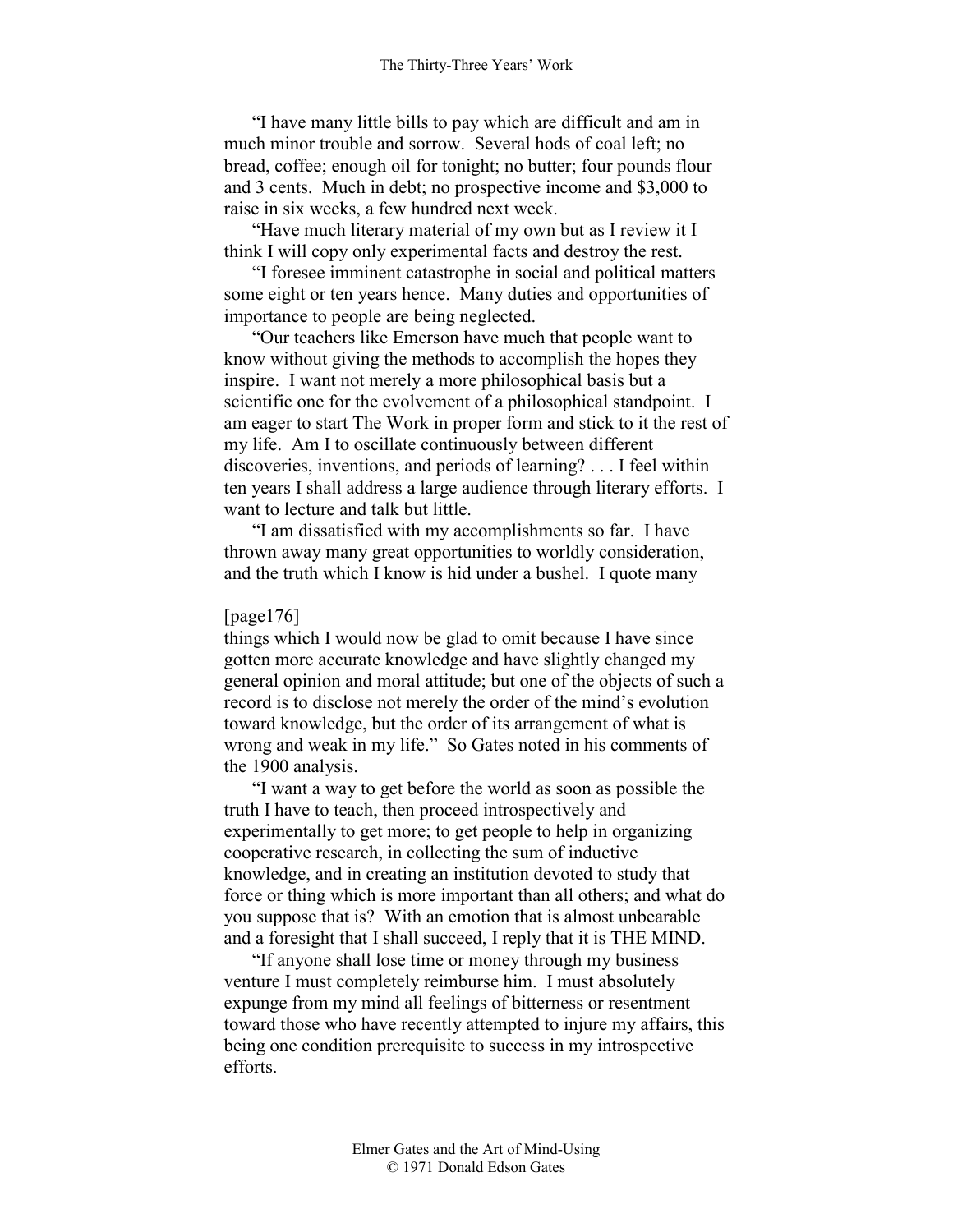"I think I have arrived at a true estimate of my degree in the scale of intellectual effort in the world and my place of usefulness. . . .My whole time has been given to the study of current scientific matters and to seeking some higher truth the nature of which I could not even picture, as a preparation for teaching in some way truths I feel I will experimentally acquire. I see that if I succeed, I shall have more apparatus and facilities than ever before, and will discover much.

"Jan. 17, 1892: I am much interested in recording anticipations which arise regarding future work. I have a fancy, for instance, that I am to know the biological and psychophysical basis of personality, and the psychological basis thereof; and to get a deeper and truer insight into Consciousness than has ever been expressed. If this is to be, I shall be truly grateful.

"Will the great Light shine within me? This finds momentary

#### [page177]

utterance as an inexpressible yearning that an illumination take place first for my benefit so I may prepare to be of utility to others. This feeling is so constant, so persistent, and so intense that it must be a given datum in understanding my mind and conduct at this time. I will 'lay siege to the shrine.' I will seek the logical conception of my work. Clearly do I see amongst other things that I must collect the inductive knowledge of the world without theory. I see the dawn of new duties, not only in my life but in all who shall study the science of mind that is slowly forming itself in my mind. I would trust the fearless logic of my intellect; knowing the premises to be true, it is the only guidance I can have.

"I am about to write something. I am under great emotional exaltation, I look out upon the world with an optimism that must prove victorious. I *must* give utterance to what the Cosmic Being—the Universe personified—would say to the people of the world if it were *compelled* to use my organism, and if its utterance were limited to my weaknesses and capacities, to my ignorance and knowledge. In other words, what is the best message my mind can deliver about The ALL if I personify the Cosmos as a speaker....

"It is impossible to express what I have felt; words but serve to indicate to me what I failed to utter. It will require some years of research and introspection before I can give explanation at all adequate....As I read these pages now," he later wrote in the "Interlude and Retrospect" of February 1900, "I realize how totally inadequate they are to express the almost unsupportable emotion with which I wrote them, or to convey the enthusiasm and exaltation; and only in the later book, 'The Concept of Omnicosm,'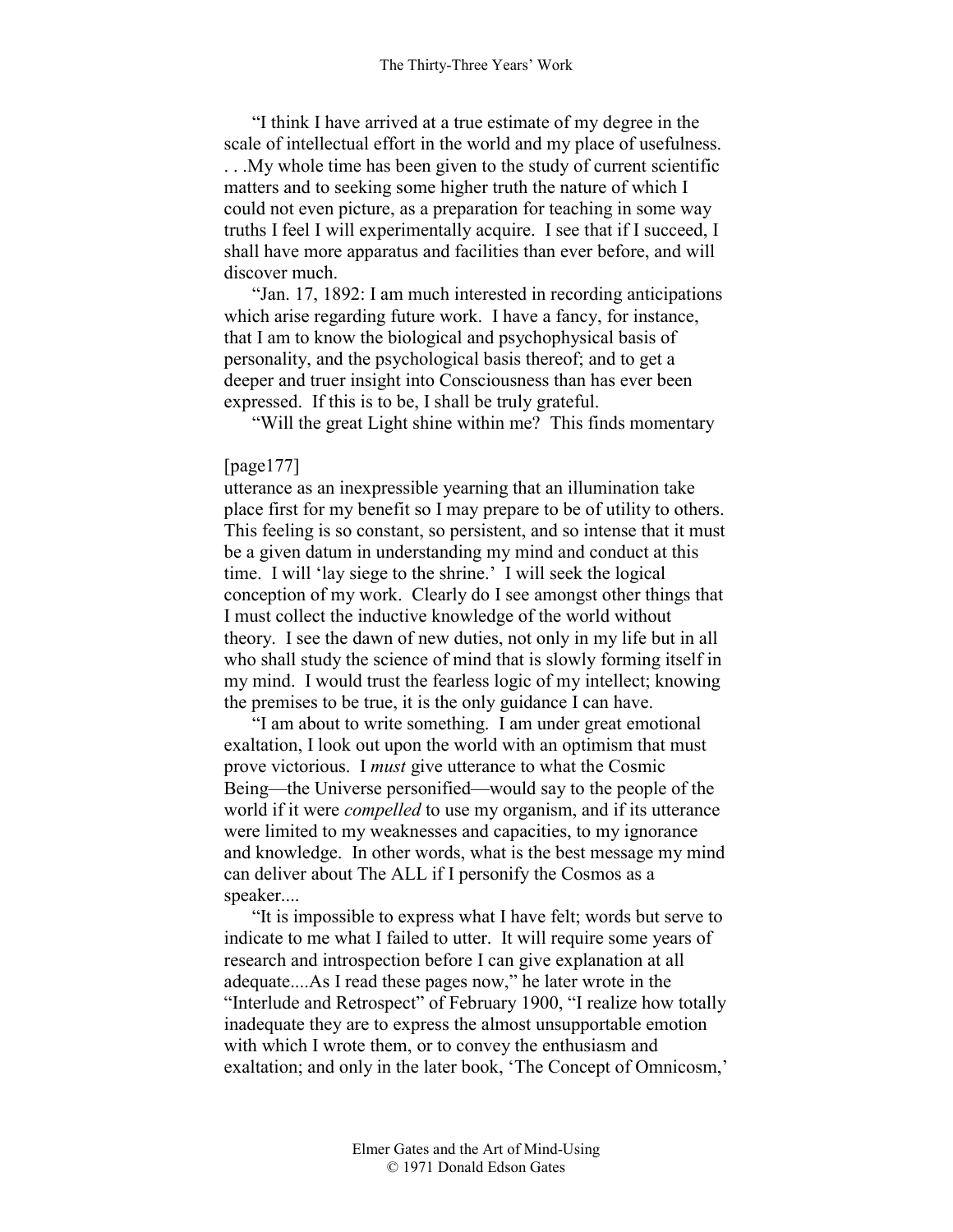was I able to give any adequate expression to what then formed in my mind."

"Jan. 18, 1892: Am without sufficient to eat; coal gone; money gone. What?

"Language does not contain names for what I would utter. . . . If I could convey to another the introspective knowledge I have of the immediate presence of the Immanent Awareness, of

#### [page178]

the direct conscious experience I have that this Awareness is not my personality, I would compel attention and transform an immoral life into a moral one. I would not have anyone follow me: that would be the greatest wrong I could teach, but to follow that which in his own mind I have found in mine; namely, the Cosmic Awareness that reigns unsullied by all that is wrong and weak in my life, which invades and guides every conscious process to the extent that I permit it.

"That which is fully felt at first reading of a bold exposition of a familiar subject must not be above the average comprehension or involve elements beyond the reader's experience; therefore his experience must be pointed out to him and used as the nomenclature by which to lead to the next higher set of introspective experiences, and these again used as nomenclature for the next step. This involves a new mode of teaching and exposition for which I must prepare. Teaching adapted for one class of minds is not adapted to a higher or lower class—but this does not mean that the untruthful or mythical elements in any teaching are thereby excused. In my exposition I must remember that the mind of any person must start from the standpoint of his own understanding, enthusiasm, likes and dislikes, and proceed to any given goal through the necessary intermediate steps which cannot be skipped. This can best be accomplished by personal teaching and hence my first assistants must be trained in my laboratory, for which I will need preparation, probably ten years.

"I cannot understand whether this is a normal impulse or not, which leads me to continue this introspective guidance when I have no money or food. If I were to give some attention to business I would doubtless succeed.

"If questions could be decided by any other way than experience man would be a god, working wonders, and would then not need to learn. And yet, in some certain sense, why not? My mind being part of the All Mind immanent in my consciousness, why cannot it directly shape the course of its activities without securing knowledge by other kinds of painful inductive experience? And now it comes to me that my introspection *is*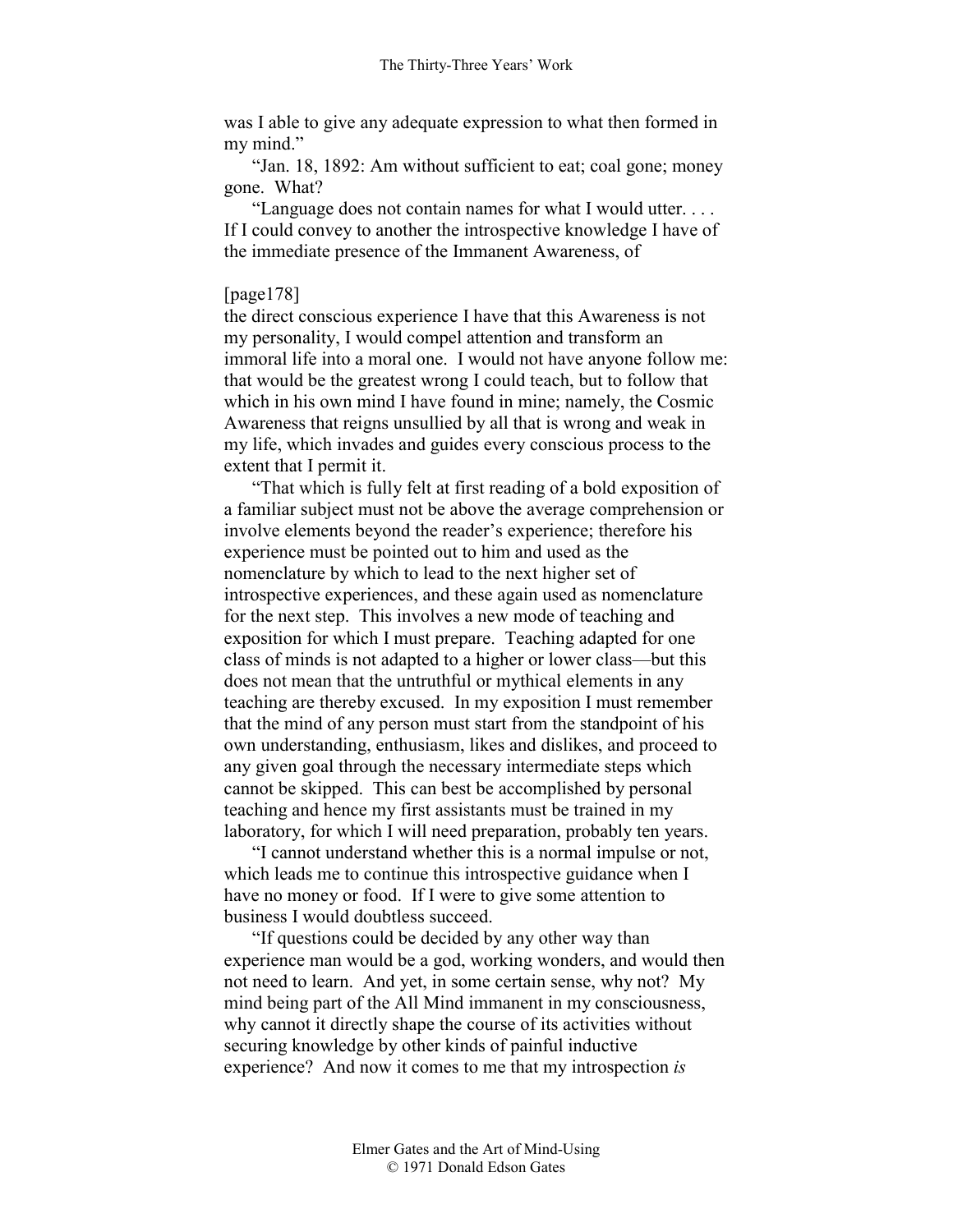## [page179]

*inductive* experience, and my mind's own nature is such experience. That which my mind finds necessary to think and feel must be cosmically necessary, and therefore I perceive that I have arrived at *an inductive basis for metaphysics* which I shall follow out as rapidly as possible.

"As I reread the last few weeks' writing I find six or eight important beginnings have been made that shall be new sciences and arts. They would not have been made had I not followed my impulse to carry out my introspective seeking during this very difficult period.

"Jan. 26, 1892: To be well born is what the present generation owes to the coming one. Its fate is so largely in our hands; its wars, diseases, can be increased or diminished as we will by regulating the intellectual and moral disposition of our descendants. This is a momentous responsibility; to fulfill its duty the individual parent must be full of vital energy, fully developed in intellect, emotion, volition, and moral qualities. Hence one must first adequately fulfill his duty to self. But the highest growth cannot be obtained without helping others; only thus can the highest ethical sympathies be developed. Hence individual preparation is the first step for rearing children.

"Man ever seeks happiness and rest; his duty is to seek not for its own sake but as a *means* to an end; not the object but the *method* of life; not the terminus but the road. Whatever constitutes a happy moment is worship in the truest sense. It is not any given happiness one is most in need of, it is growth to attain a higher and ever higher happiness. Pleasure, happiness, and activity is a means to prepare for the higher evolution that accompanies higher stages of happiness.

"I secured through drawing nearer to myself prospective intellection, what I wanted. A converging consummation of all moral duties, science, worship, and religion as a synthesis of these duties and opportunities from the standpoint of inductive science is, I intuitively believe, preparing itself in my consciousness. How amazing that I should feel the advent of an enlightenment, and data of specific propositions which I cannot yet cognize. For

#### [page180]

this I feel grateful. Some mind-using art is to be more definitely evolved. I should make as many happy experiences as possible in order to grow more rapidly into a strong personality.

"Jan. 26, 1892: I need to prepare for myself a classified presentation of my conception of the Universal Being, which would be a classification of the real knowledge the world possesses. O what a task!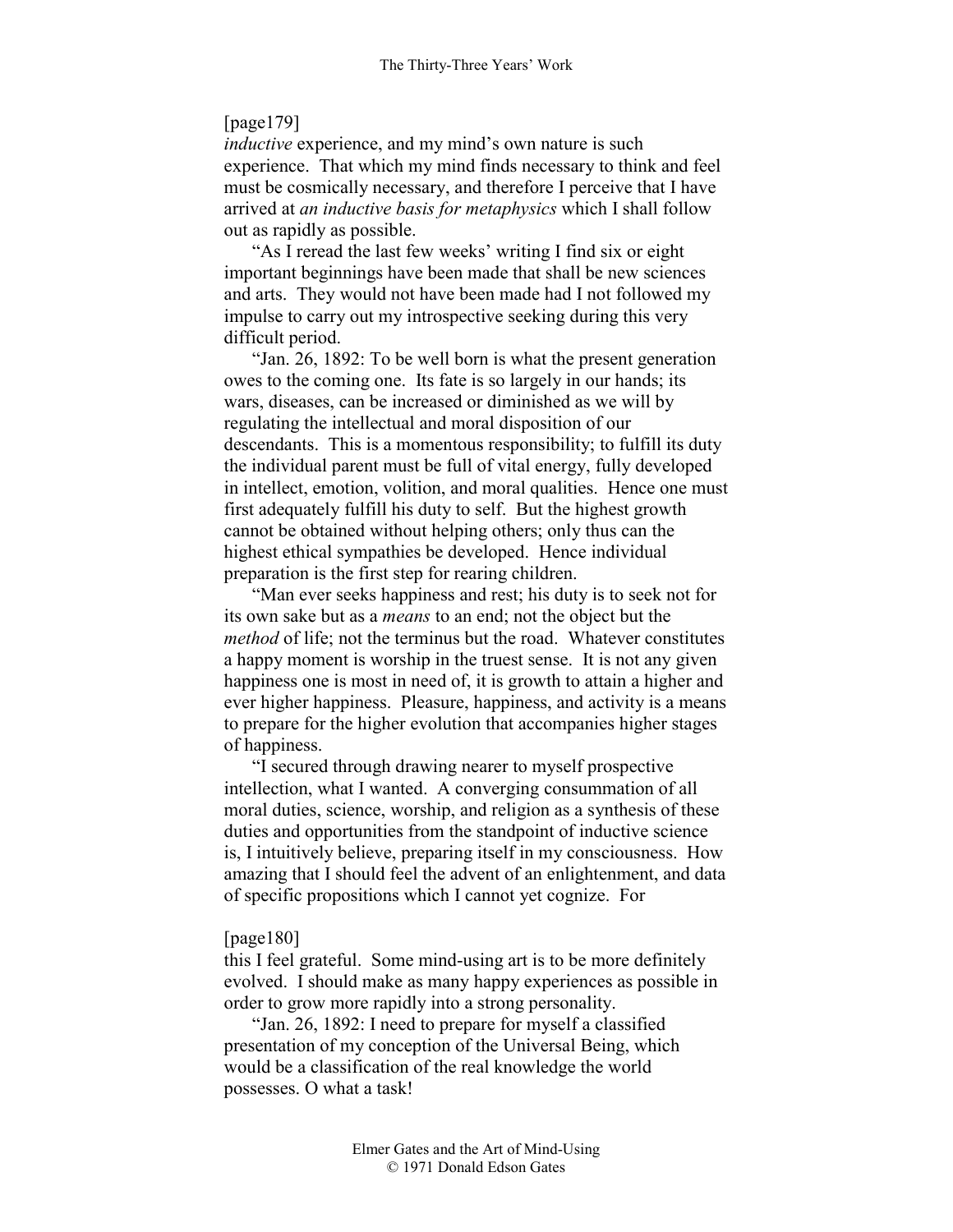"Systematization of the whole content of my mind and its extension to all the sciences seems to be a necessary next step; yet I am satisfied it will take 10-20 years.

"Jan. 28, 1892: My culminating desire that abides hour by hour, day and night, is to produce such a book or exposition that it shall lead people to an understanding of their own mind; so this knowledge may at once guide to a higher life morally, a more useful life socially, and a more successful life in practical affairs. If I can produce a book (of course I mean a series of discoveries) so important that it will sooner or later reach a majority of people, it may by simple advice and rules enable them to attain more easily those things they realize of prime importance; to get them to depend more and more on actual knowledge and less and less on theories and beliefs.

"I feel with an irrepressible conviction and joy I cannot express that in bringing forward the importance and paramount dominancy of the mind element in human evolution, I shall bring about a return to nature, and to right that shall save the next cycle from much that has disgraced the past. This work, if I do it truthfully, will at the propitious time attract the world's attention; a limited few at first will learn the practice of the *Mind-art*. (This is the first time I have used this term.)

"I am studying mind; that it happens to be my own does not alter the necessity of studying every phase of its motives. The interest does not attach to specific propositions herein stated: they are given as data to determine the order of mind growth. These were critical periods in my life and led to definite results; these pages do not state these results but sometimes indicate the steps which led to them.

#### [page181]

"Does not everyone feel he could do what is really best if great enough truth could enter his mind! I see that I am not sufficiently equipped in many ways to undertake the next step. I need more truth, elevation and skill. If with sufficient clearness I understand the truth I would teach, the plan to put into practice, then I shall have the emotional strength to carry it out, but how can I ever become accustomed to the recognition that I am psychologically part of The One Mind—Brother to all living things? Will my heart-throbs bear the emotion? I will try to remain impassive enough when danger comes and let it dawn slowly enough so as not to deprive myself of the intellectual discrimination which I must have at every step. And now I feel, as many times before, the *danger that is me* is a zealous fanaticism, an unreasoning enthusiasm, an impulse that would lead me, like so many unwise reformers, to oppose existing institutions and run counter to public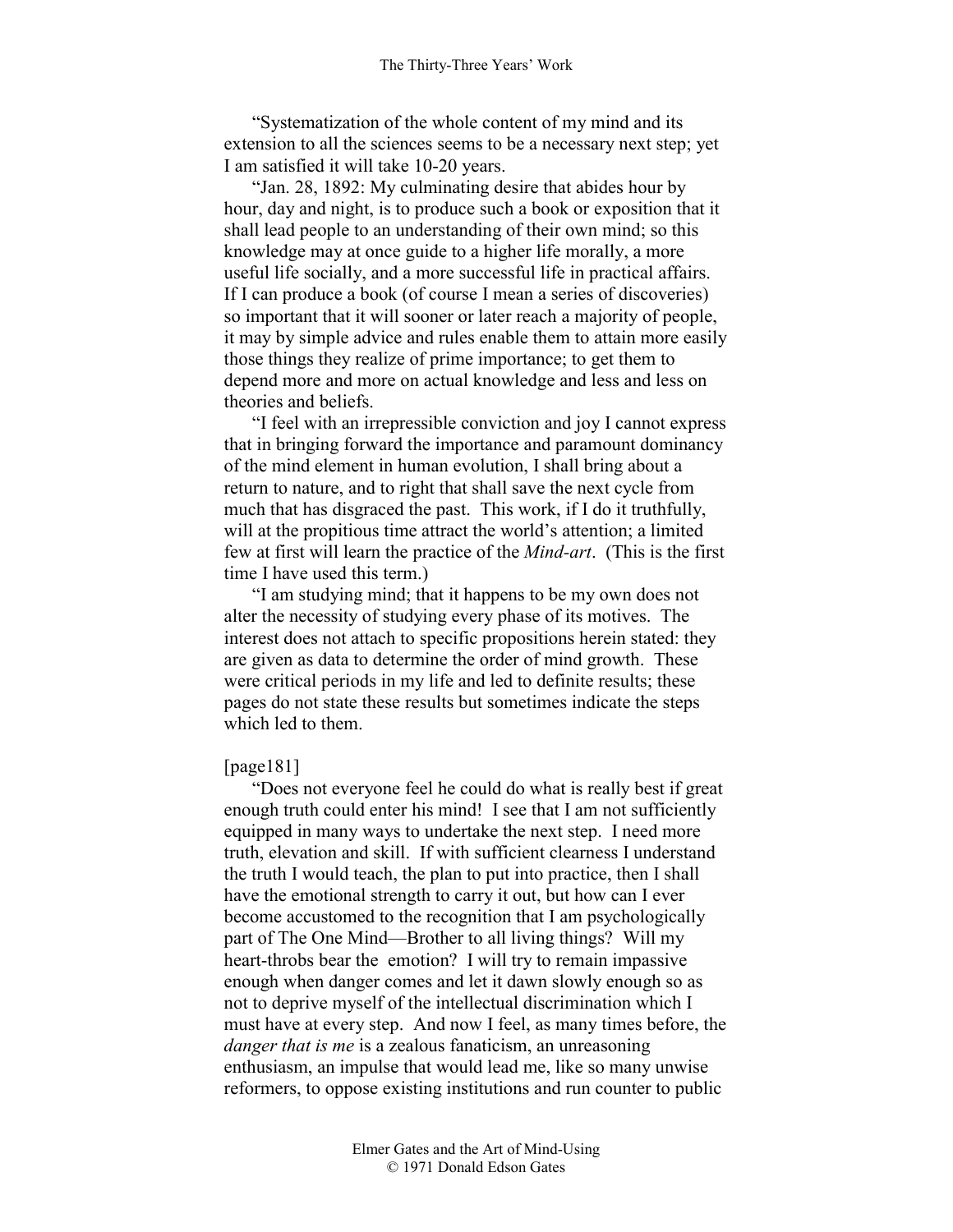prejudice. The truth which I see is such that it must be extended step by step through experimental evidence; in each individual's life the over-whelming truth must be gradually disclosed or even my best friends would not hear. . . . Unmistakable are the evidences that the world is awaiting, needing, some synthesis of the sciences with the finer intuitive and so-called occult experiences that are slowly coming to the front, and some synthesis that will make religion a science and science religious.

"I would not be too original: I would like to achieve a synthesis of the truth as taught by Socrates, Plato, the Hindoo Seers, the Essenes, the Christians, Antoninus, Emerson, Shakespeare, Spencer, Darwin, the modem physicists. If what I teach does not imply and contain the truth of the past then I would stop now. If it will not lead to perpetually greater truth, if not perpetually a *method* to more truth, if it does not lead to a higher morality, then I will gladly stop now.

"I do not want to criticize anything. I shall not attack the imperfections of the past or prejudices of the present. It shall be the province of the institution which I hope to create to teach truth only. I see now why during some ten years past, when

#### [page182]

provocation frequently came, my inward guidance would not permit me to write a word of criticism of any religious system. They are parts of the Cosmic Process; the relatively undeveloped must ever precede the more developed. I must not deride the lower stage because it is not as high as the next step. I will therefore absorb the inductively verified truth in all these religions and adapt whatever accords with scientific criterion and my own introspective data. If the work I am doing does not, without prejudice or favoritism, equally aid all races, peoples, and creeds, then it shall not be my work. Fill me with an internal pressure that compels activity. Give me the dash of sea waves, the sweep of the storm, the elemental emphasis that shall carry conviction, that glow out of these discoveries.

"I see that I must give up every personal plan whatever; every ambition that has financial or social ends, so from a wholly unselfish standpoint I may shape my work. Only when motives are free from any desire to own the Institution can true success come. I am glad I have resolved to build the Institution and when free from debt and it contains facilities needed for cooperative mentation, to bequeath it totally to such mentators.

"Jan. 29, 1892: Must get nearer to myself, my mind—the Cosmic Process which is my mind. When I have consciousness which my mind introspects, I find it dislikes the ugly, the unbeautiful, painful, untrue; that it likes the beautiful, the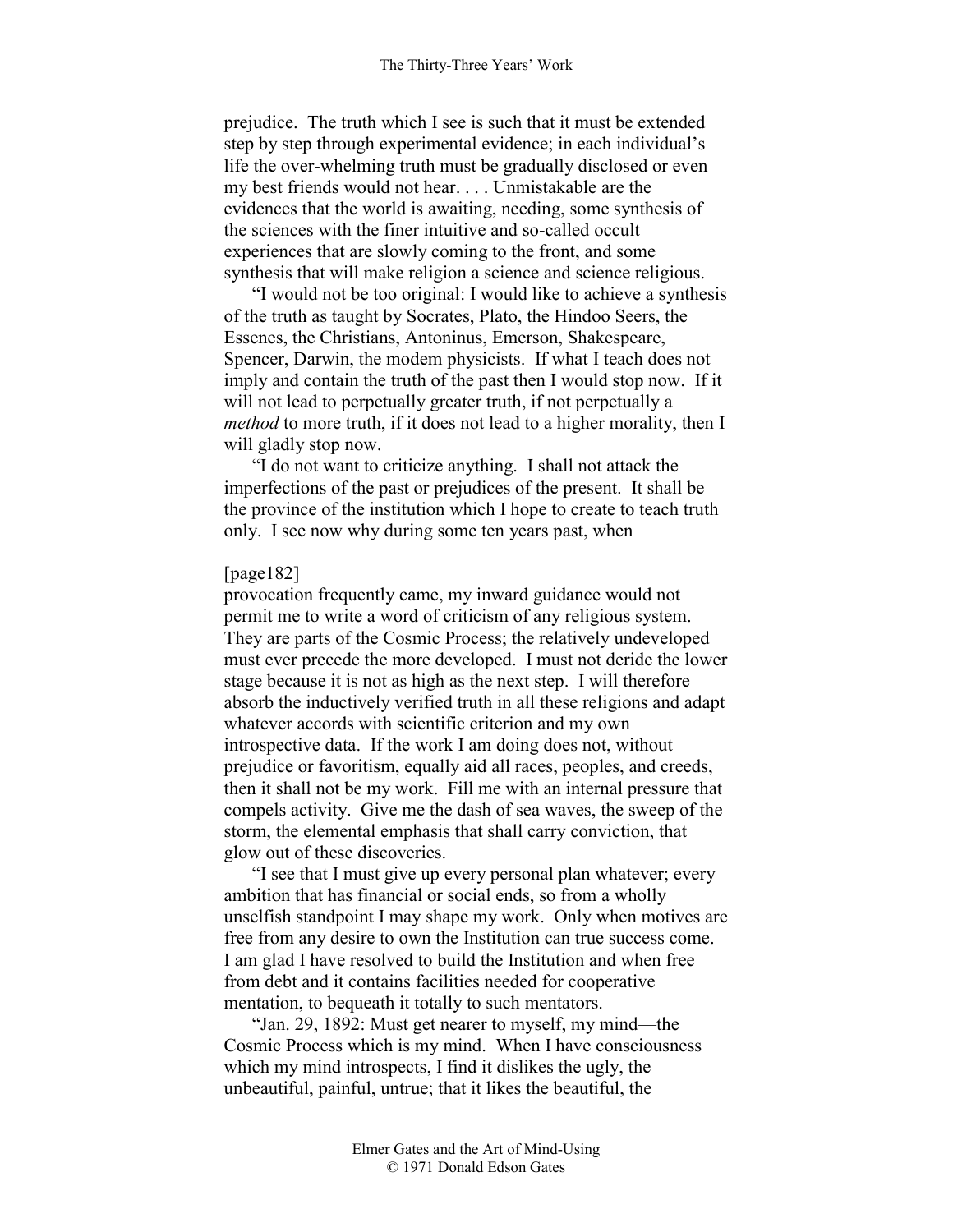symmetrical, truthful, just. Only by contrast can we discern the nature of Consciousness, of any fact. We would not know warm if we could not know cold, or know high but for low, justice but for injustice, truth but for untruth, good but for bad. Hence I find a use for evil.

"I have intuitively known that invention would perpetually lead into business troubles until I can be entirely the owner and exploit any such inventions with my own means and handle them solely for the benefit of scientific research. . . .There seems to be some underhanded combination among certain people here against my business interests. If my scientific work

## [page183]

supports me it will lead to belief that I am doing it for money. Hence I must support myself otherwise for a time at least.

"Consciousness is not a single but a *dual* phenomenon. That in me which is conscious that I am conscious, of itself implies two conscious conditions, one of which is my individual part of the consciousness, and the other is the Awareness or Supreme Consciousness and out of which my consciousness has differentiated. They are both aware of each other. How clearly can I introspectively realize this fact, that I am consciously part of a larger Consciousness. If I could teach it I would willingly spend a lifetime of misery.

"There must be no mystery, no sentiment of the occult about the Institution. Nothing can be more wonderful than a solid, simple, plain fact inductively acquired.

"I have a Hebrew friend who tells me there will soon come upon earth a great teacher-a Messiah. Another friend, a Christian, says a great Teacher will soon come, that it will be the second coming of Christ in the hearts of men. I have another friend, a Hindoo, who says an Avatar, a reincarnation of the Buddha, will appear in India. A spiritualist friend says the Millennium will be caused by spirits controlling mediums. I think all these people have an intuitive seership by which they recognize the coming of new light into the world. It is my conviction that this new light which shall dominate the next Cycle and reorganize social and political institutions is neither more nor less than the *organic body of modern science*, which shall constitute all the learning of truth and its use for all kinds of human guidance. It involves what no other movement has, the total abolition of theory and hypothesis; the stern ascertainment of facts. The mode and method of this New Era will be largely one in which mind-using methods will dominate.

"Jan. 30, 1892: Let me review what I am seeking. First: a converging philosophical summation, some central new knowledge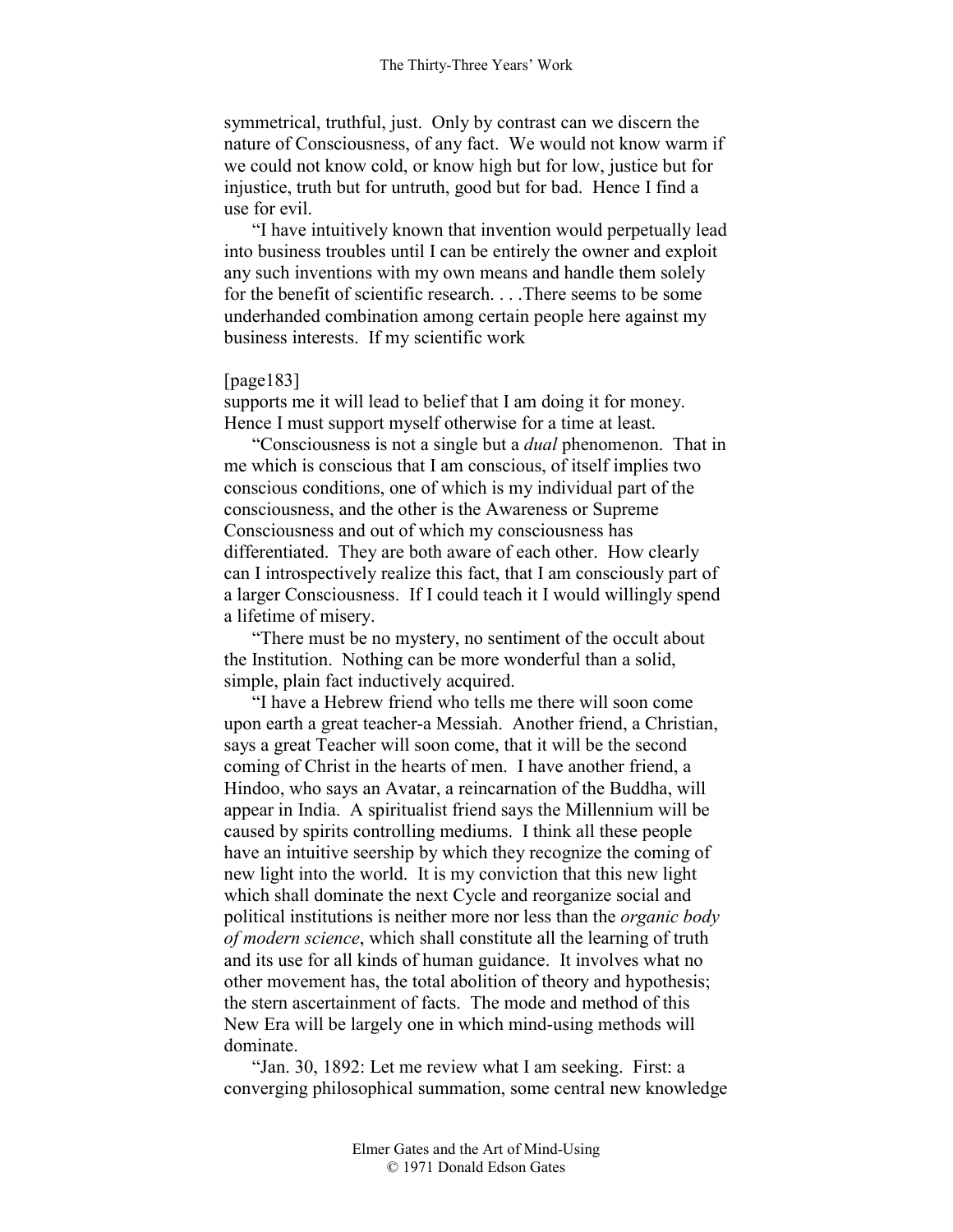of such practical value it will lead men to do it, and so transform their lives. Second: many problems to solve through

#### [page184]

introspection and observation. Third: some higher key to the mysteries of original thinking, the method by which new revelation may be obtained, some new mode of contact with the All-Consciousness. Fourth: a classification of all the data of inductive character in my possession, and some literary form for presenting it properly. Fifth: the practical way to start my work, to manage my affairs. Sixth: if admissible, some inductive knowledge of the life-beyond, of the more immanent nature of Consciousness, Free Will, and such.

"Natural truth is more magical and wonderful than all fabled enchantments; knowledge is more weird and transcendently interesting than all the mysteries of occultism.

"Strange that in my serious business trouble I can truly keep my mind focused on these things. There must be a way out, and this introspective poise is the secret method of discovering it.

"Jan. 31, 1892: It is now the last day of January. How am I to secure money for debts? Am I to drop my 'siege of the shrine' and grovel for \$? What I shall do remains to be discovered. I shall soon know, the days slip by, the last of February will soon be here—how wonderfully strange!

"Feb. 1, 1892. Still awaiting something, a knowledge most valuable to the present stage of progress. What I want is the secret of mind. I am surely narrowing my prospective anticipation to one thing: the need for some great discovery relating to the mind.

"If the proper thing be done, exhibited or said to anyone, his attention will be attracted, and this can lead by unbroken sequence to increased power and higher knowledge and attention, from growth to growth, until there is attained mental skill and more mind. If properly pursued there need be no attempt at argument, no attack on error, no disabuse of prejudice; only the truth will be revealed.

"The attentive sequence is to be followed, either by the association of ideas, the order of generalization, or effective sequence. These latter are cyclical; that is, a new unit of knowledge produces a new affective state that leads to action; action

## [page185]

leads to growth and new ability, and makes new knowledge possible. This is true in the individual, nation, race, and organic life as a whole.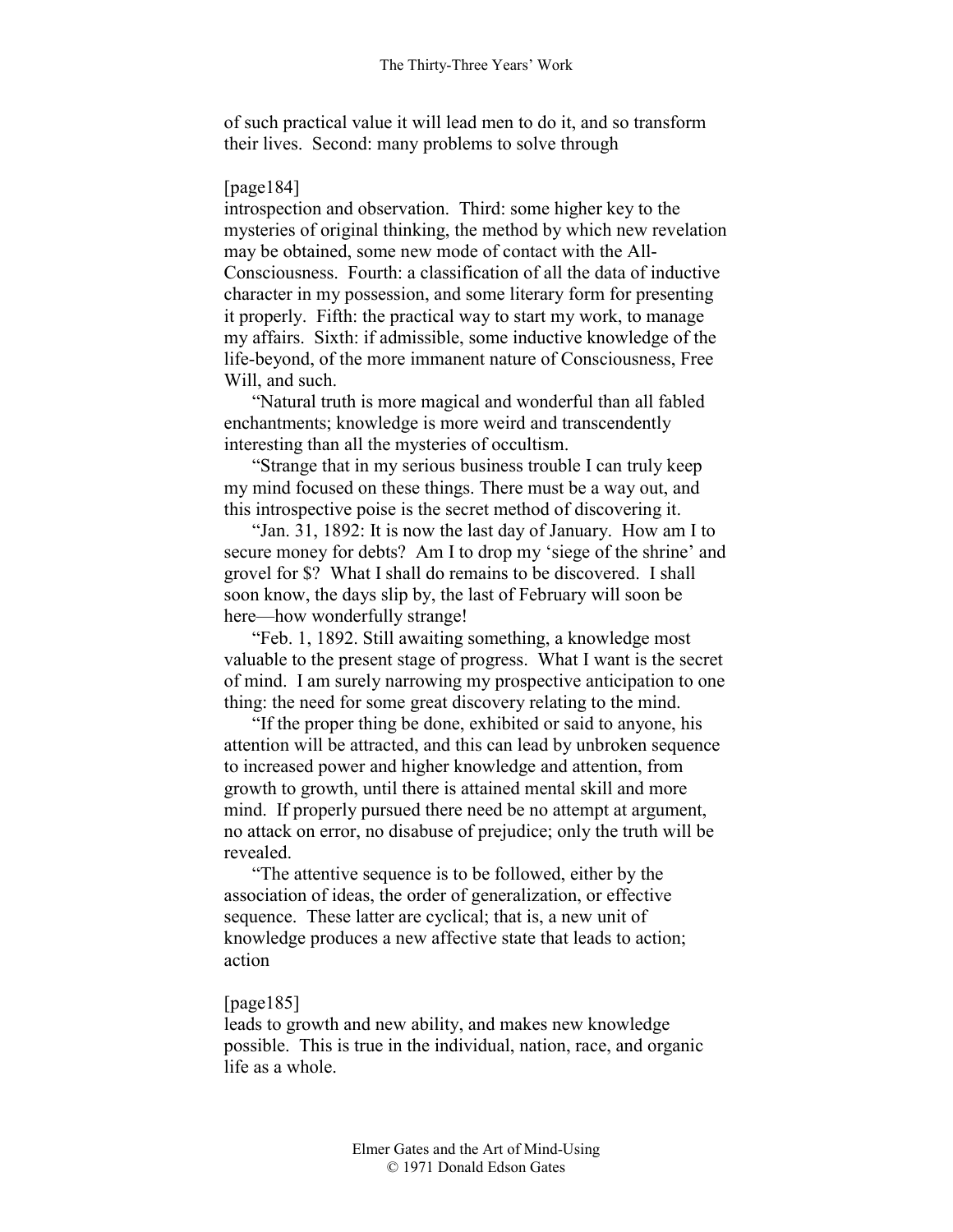"I received an offer from a Western University to organize psychological laboratory, which I might have accepted except for two reasons: my intuitive guidance wholly rebelled against it; some letters written by a psychologist, who knew nothing whatever of my work, caused the trustees to decide against me.

"Feb. 3, 1892: I have concluded that if I cannot arrange to repay the debt or buy out the business, to close matters by note or somehow, and go elsewhere and begin.

"Feb. 4, 1892: Moral rebirth grows out of some new knowledge and especially a new affective state, which is generally very strong. Will derives its strength, its strongest motives, from the affective state which accompanies some knowledge. In most people the strongest motive—some personal affection, passion, or interest—rules. The time will come when knowledge will rule and create these affections and passions; and this is one of the ends for which my institution must be created.

"The *points of view* constitute centers of personality, the dominance of which may control the individual. These personality dominancies, at first secondary, may become primal by education. A man feels a bitter and stirring anger against friend for some recent occurrence; his face commences to flush, strong language begins to form and he is about to utter some decisive word, or strike a blow; but immediately there steps in another series of personality tendencies which say, 'Behave and calm yourself, this is weak and mean; be ashamed and keep quiet.' This secondary personality complexity dominates; it consists of certain memories, precepts, affections, which collective constitute a group of states of consciousness or a point of view while the anger personality likewise is a series of memories, emotions, comprising collectively a point of view. The secondary may obliterate the former. These personalities are points of view from which you introspectively survey the domain of mind; if your point of view consist of musical memories, motives, tendencies and

#### [page186]

knowledges, then you will view your mind from that dominancy. If however, the majority of your experiences and motives are mathematical, you will introspectively view your mind from that point of view. That which is most augmented by experience and influenced by affective states ultimately rules, not only your introspective view but all your conduct. In any given person I can by educational processes create other points of view by giving new groups of intellections, emotions, and volitions, and to that extent make him less one-sided. If I can induce a more powerful affective state in any one of the weaker personalities, I will make it stronger; and I see in personality dominancies a great practical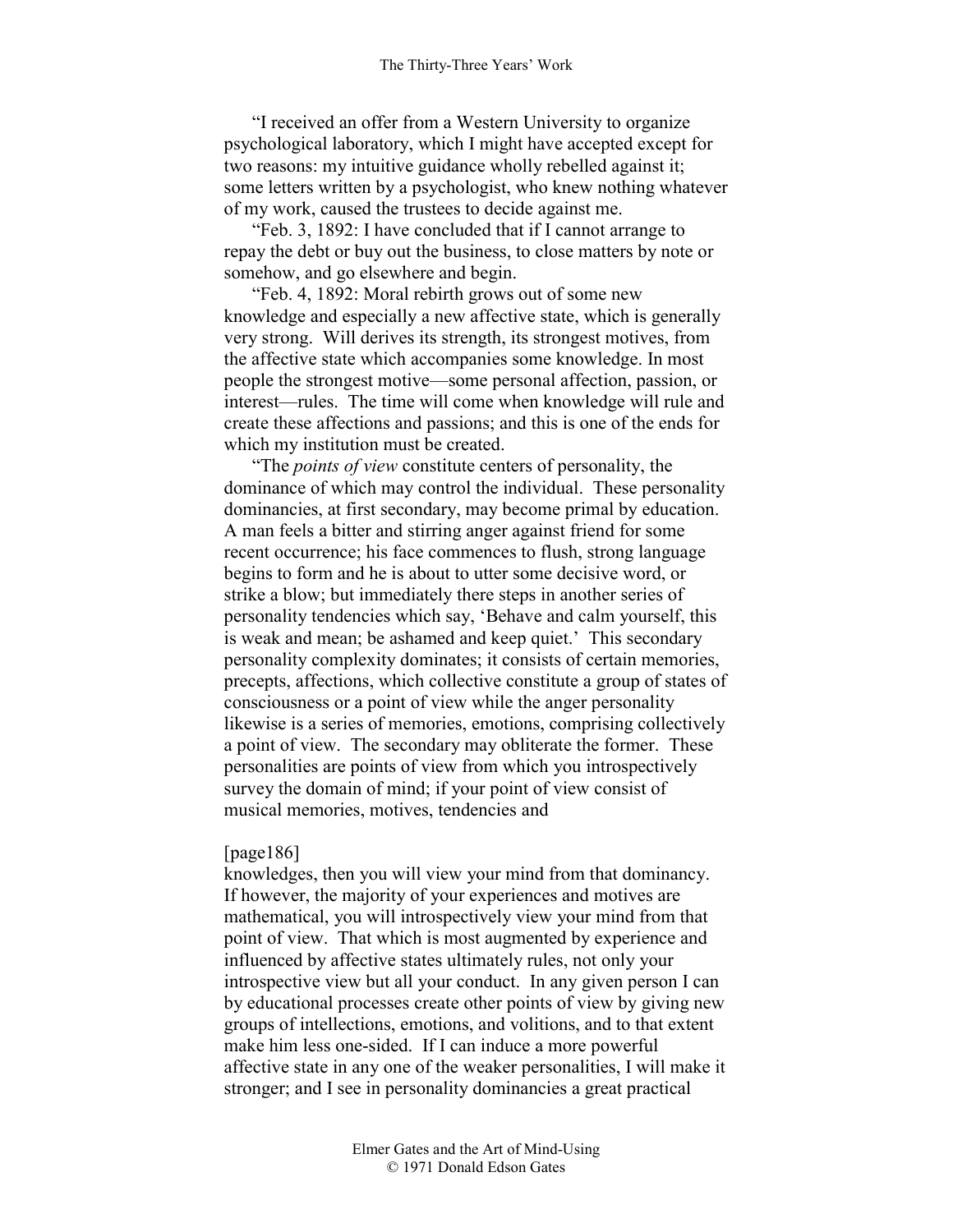conception which must ultimately transform educational methods. To write this out now would require a volume. Any number of points of view or personality-dominancies can exist in the mind. Even in any one science or art several groups of experiences may be antagonistic and thus waste energy. A personality dominancy is at first weak like a child; it must creep before it can walk.

"Consciousness must be understood, not by calling it 'spirit,' 'soul,' or other name, but by explaining its activities as any other natural phenomenon; namely, by scientific experiment collecting fact after fact.

"There is a method and training which includes all others, the tool of tools that is the mind; it is the power of powers. It is The Way. The mind activity which the disciples of Tao considered an extraneous influence is in reality The Way itself.

"Since seeking guidance in temporal affairs, I have received first, the wisdom to await further knowledge of the Mind-art before teaching it and the full determination to carry on several years of experimental work before publishing. Also, letters and events have disclosed certain not very desirable opportunities.

"Feb. 8: Like a weather-vane in the shifting wind is a mind when it first attempts to get into the stream of highest thought.

"Feb. 12: Invented means to inoculate the soil with bacteria found in the nodules of the roots of the common pea. Invented a water lens.

#### [page187]

"Feb. 15: Devised an oil stove.

"Feb. 16: Devised several new forms of motor. Planets in magnetic field of sun must revolve as they do.

"Feb. 24: I feel superabundantly full of life, energy, and enthusiasm, and desire to do. Spring is almost here. Let a new spring arise in my life. . . . Intending the mind is a true prayer because it leads the mind—that is, the cosmic process called mind—to take those steps leading to discovery. Every day I feel as if in the presence of unknown means of mind-using for perfecting our existence in many ways, but too ignorant or too unobserving to know it. In the presence of so many wonderful forces, opportunities so incredible, if I just knew a little more about my mind I could discover that which would lift the race one stage higher. And this feeling does not leave me.

"On looking over this diary I see that if I had not started to write without knowing what, I would not now have certain new conceptions which I feel will turn out to be true. . . . I understand for the first time the true nature of Awareness and Consciousness, and I have no longer any doubt as to my ability to work out in practical shape the whole of the Mind-art.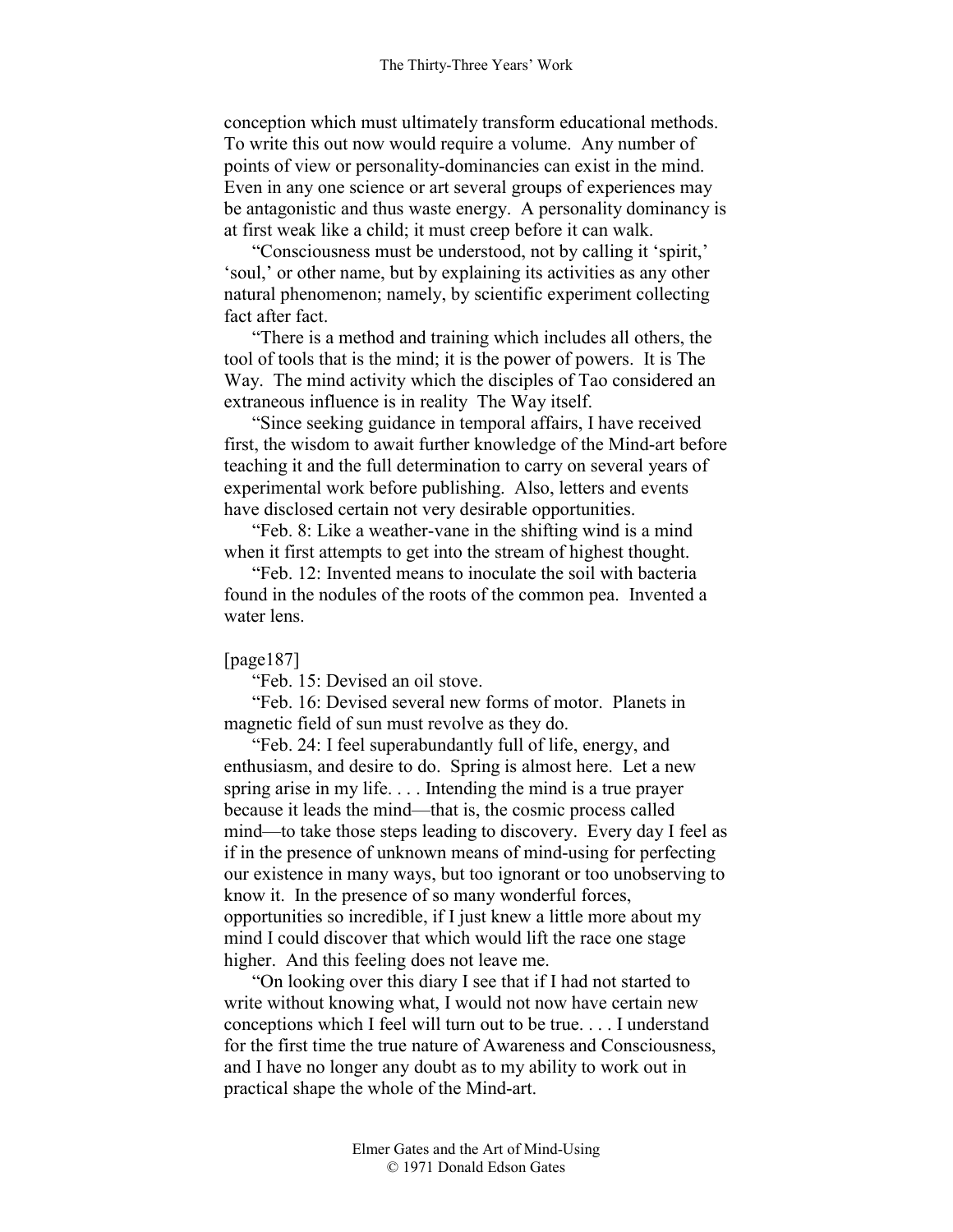"I have today been practicing an old amusement of mine which I call 'Reading the Spectral Book.' It has very greatly amused me at many times and sometimes instructed, and I regard it worthy of repetition by any experimenter who can introspect. If I get reposefully quiet until about to merge into sleepiness, and then dirigate to the visual cortical areas and will my mind to visualize a book, there will generally appear one in my vision. If by an effort of will I succeed in holding the book visualized, and I then open the book in imagination, I will see the memorial images of print. If I insist on reading the print it will soon assume some definite shape, and oddly disconnected words and sentences appear. To pronounce these as they come will afford amusement to anyone listening and to myself. If I do not allow any movement to disturb the process, if continued for a sufficient time and number of days, I am able to read whole sentences, paragraphs, and even whole pages. Irrelevant

#### [page188]

nonsense, the jumbled words of an idiot will often fill several paragraphs, and then a rational sentence will be formed and is apt to contain certain suggestions which seem new, and which in a few instances have proved to be facts and ideas capable of inductive verification.

"One of the fundamental factors in creation of a genius is a great emotional nature, out of which must come an overpowering desire which masters all adverse circumstances and will accept nothing but the results aimed at.

"March 4, 1892: One of the successful methods of coaxing nature to originate a new idea was to commence writing, to improvise, particularly about my weaknesses and strengths, aspirations, plans, failures, successes, and such. A clear and unbiased account of the good and bad, written for my inspection only; an impartial study, not trying to smooth over the evil or exaggerate the good. After sufficient effort I could clearly discriminate between what I wanted now and what I believed I ought to want, and after daily practice I soon found myself wanting the latter. This was no mere opinion of mine. I tested it very thoroughly amongst eleven people, and each gave up habits or a wrong disposition. All that was required was to sufficiently functionate the approval of what ought to be wanted now until the opposite wants became weakened. A difference could also be discriminated between what I felt sure I would want in the future. By self-examination, long continued and impartially applied, I could at last learn what was needed to satisfy my ambitions, and discover what I needed now and proceed to get it. Hence this writing about my hopes and fears put before me the real object of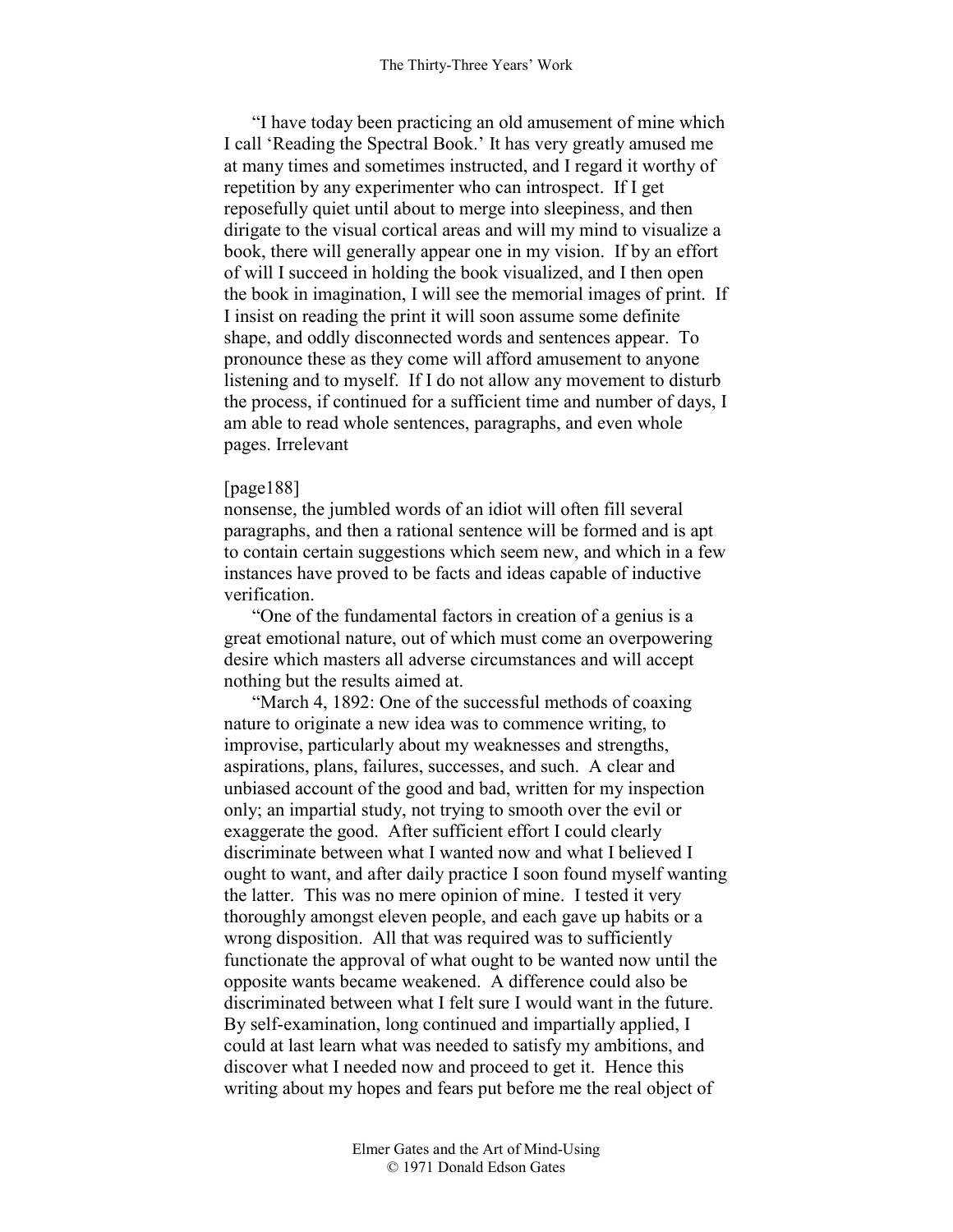my life, put me in harmony with myself, and thoughts which were really sincere began to be formed. The mind is a cosmic process, and the one evolving lifehood is attempting to express itself in me. Elimination of wrong desires and plans removed almost the only obstructions and attained the proper attitude to grow. A force greater than myself seemed to be shaping my ideation. Had I not applied this practice to others I could not have realized how difficult it was to get anyone to do it. It must be done

## [page189]

seriously and requires three or four years of daily effort before that which ought to be desired begins really to be wanted spontaneously.

"March 9, 1892: Now free to leave Erie; business into P—'s hands, trusteeship of Clark. . . .

"March 12: This is the beginning of my religious conception of my relation to the Supreme Being; namely, to the extent that I rid myself of wrong motives, emotions, theories, and false knowledges, to that extent will that which is natural to mind begin to attract my attention. That which is true is the safe guidance.

"March 13: May my true hope be realized: freedom from business embarrassments, opportunity to make my way as student and teacher, access to world's best thought and minds, facilities for research and literary work; and a home in the fullest sense. Home—how often through the long years have I longed for a home of my own with a wife capable of raising the right kind of children, and with several children—good, healthy, happy, bright. I know with a sure and certain intuition that my best work will not be done until I commence the great responsibility of parentage. I feel that I shall sooner or later marry a wife capable of raising just such children—no marriage can be considered a success unless the right kind of children result, and then it cannot be a failure. I have an irrepressible longing for parentage of the right kind. I am intuitively and prophetically certain that my public work will be shaped under the influence of a successful married life and parentage . . . but how can I be wise enough to select a wife? Some of the finest women and men I know beget sickly and mediocre children. I must be introspectively led to my wife; I think I could not trust love alone. I must have that kind of inward guidance which becomes imperative and definite in its readings, for otherwise how can I know whether the one I marry would make a good mother. No one can be unless she is physically and morally healthy. (Many notes occur through these diaries, that I intensely desired a normal and complete parental life. The longing was accompanied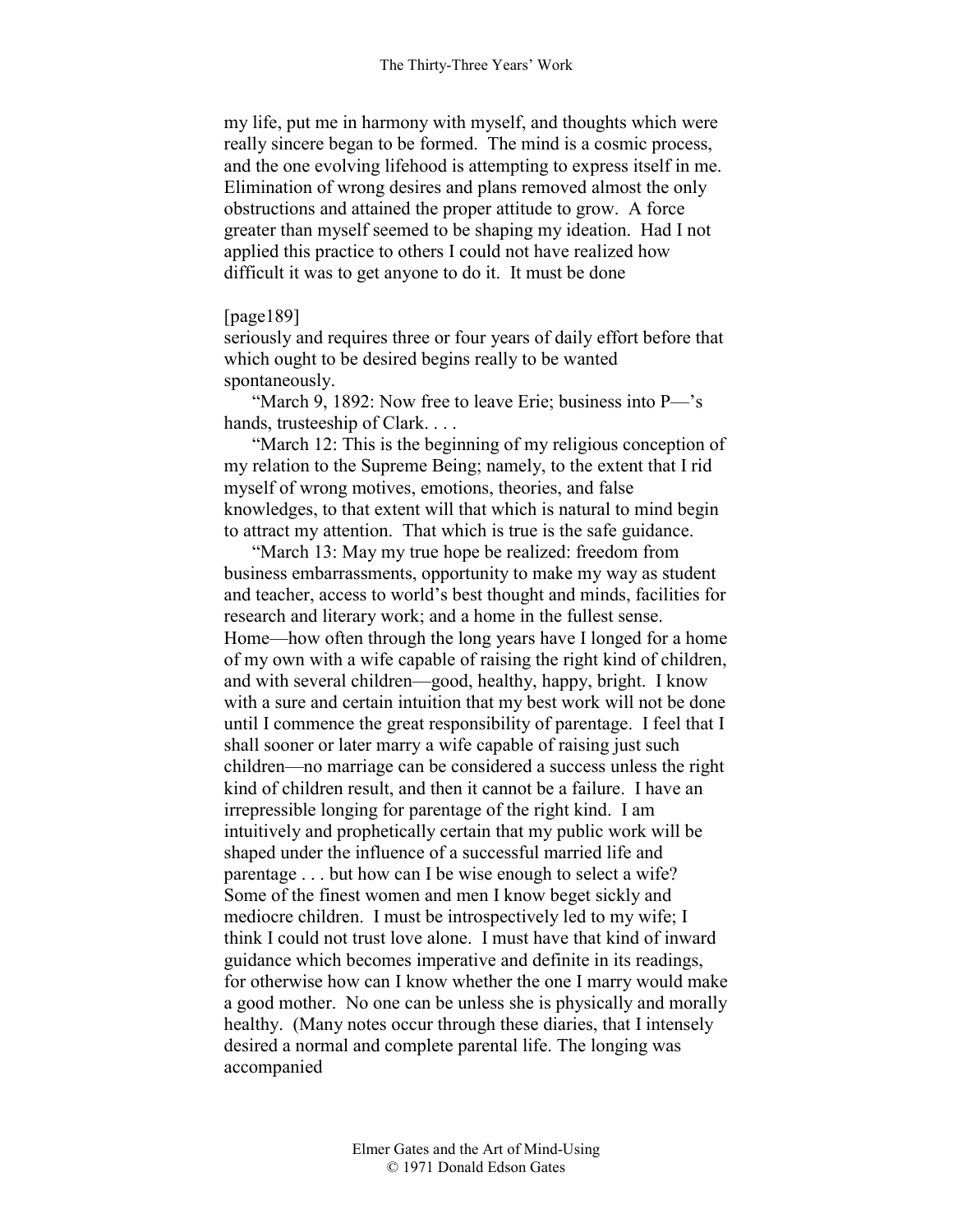[page190]

by the feeling it would soon happen; but how? That I knew not.)

"March 15 Made a number of improvements in aerial apparatus and motors, primary battery and several other electrical matters.

"March 17: Made inventions and prospections in aerial problem; added to wants necessary to culminate in Mind-art Institution, in a World Work. It would be easy for a few hundred properly trained mentators to organize the movements and institutions which are now wasting so much time at efforts that are but little fruitful.

"March 18: Wish to establish as quickly as possible an institution wherein I can demonstrate the existence of the immanency of the Cosmic Mind, the Mind-art, and thereby promote the progress of the sciences and arts, and by proper teaching arouse people to higher aims and morals. I need immediate access to scientific books, want periodicals, apparatus, museum, and means. I need to support myself by my researches and continue to seek the greatest truths that can come through me.

"March 19: Making synopsis of my inventions electric, aerial, motor, food, coal-oil. Simplest form of aerojet motor devised today.

"March 27: Been devoting time to physical research in thermodynamics and in introspection.

"April 6, 1892: Moved yesterday from the Burton Farm to Downing's residence in Erie. Did not go to Mr. C's. I will be alone and have time to study my next step.

"April 10: During the last two days have gone over all my inventions for the most desirable. Invented the two-chambered aerojet motor which directly converts molecular into molar motion. I have an instinctive feeling I should not spend my time on it. [A true one: the patent application remained in the Patent Office for the next eight years without being granted!]

"April 14: Sold an interest in frog incubator for \$100 which will carry me through the month. Sold what I know about incubating frog spawn for raising tadpoles for fowl food for \$100.

"April 24: Though I seem to be standing still, I know

## [page191]

inwardly I am rapidly growing; am preparing for something much better than ever before; each experience which seems so wasteful of energy is teaching me many things I will learn to value. Out of these inner experiences will arise a moral growth and larger conception of human life. I will better sympathize with the struggles of people. I am nearer to human-kind and I do not regret these last two years at all.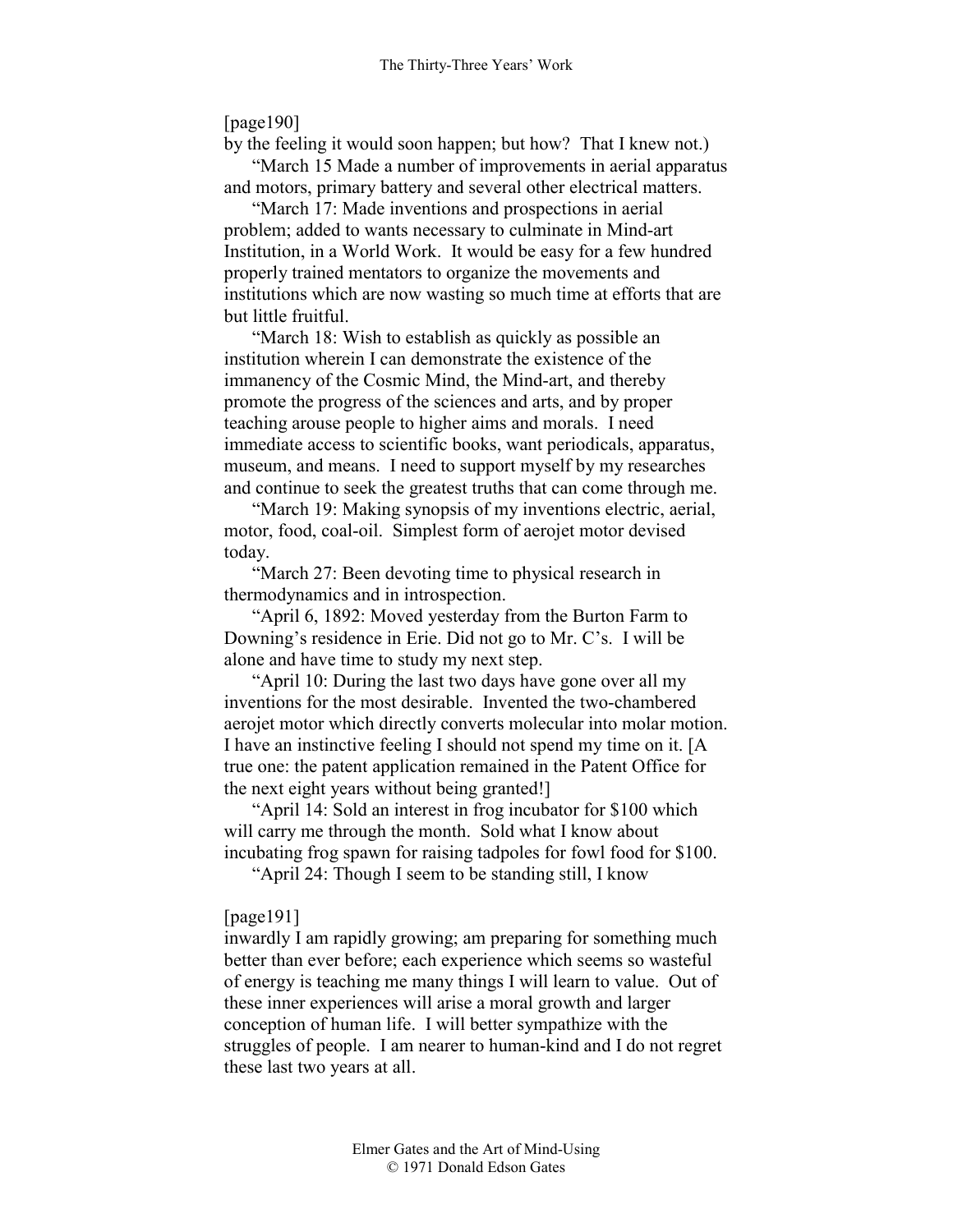"May 5, 1892: Received a proposition regarding a sanitarium which strange to say I intuitively and absolutely reject. Although it would probably bring ample means at once, which I need, it is not a realization of the World Work which I wish to start.

"Invented a sound stethoscope.

"Was offered a position as teacher in High School by Mayor Clark, which I could not force myself to accept.

"May 31: Words cannot convey the feeling which I have, or the earnestness of the prayers that involuntarily utter through my mind. My aspiration and determination have reached an intensity that makes inactivity almost unbearable, yet I cannot commence any action until I have fully tested certain practical details. May I lose no more time and make my living by my vocations study of mind and the formation of an institution.

"June 6, 1892: I have resolved to accept nothing less than the opportunity to at once start the real work of my life: to write out discoveries preparatory to organizing a laboratory to continue them.

"June 9: Impulse growing stronger to write briefly the truth from all my writings without too much reference to system or coherence so I may show them to others. Clearly this is what I must do next. Clearly is the truth presented to me that the value of all philosophical thought and scientific judgment depends on the moral integrity of the mind elements enregistered in the brain; and secondly upon the intellectual accuracy and extent of these elements; and thirdly upon the functional capacity of that brain; also upon bodily and environmental conditions, which we may regulate but which are the final and irrevocable arbiters of our thought. Different minds view the same phenomena and

#### [page192]

draw different conclusions because they are intellectually and morally different and contain different amounts and kinds of mental content with which to judge these same phenomena. They can only judge alike when these minds are alike, and this can take place only and rightly when they learn the same truths from each of the sciences. Real advance in philosophy does not, therefore, depend on instruction, reading, or learning experiments, but primarily on the amount of mind and the way the individual uses it. That is, on its content and functioning. It seems to me that the fundamental work is to rehabilitate or rebuild the human consciousness from sensations upward; that is, rebuild the brain and the mind, being careful that each element, each sensation, image, concept, emotion, be accurate, true, and taxic.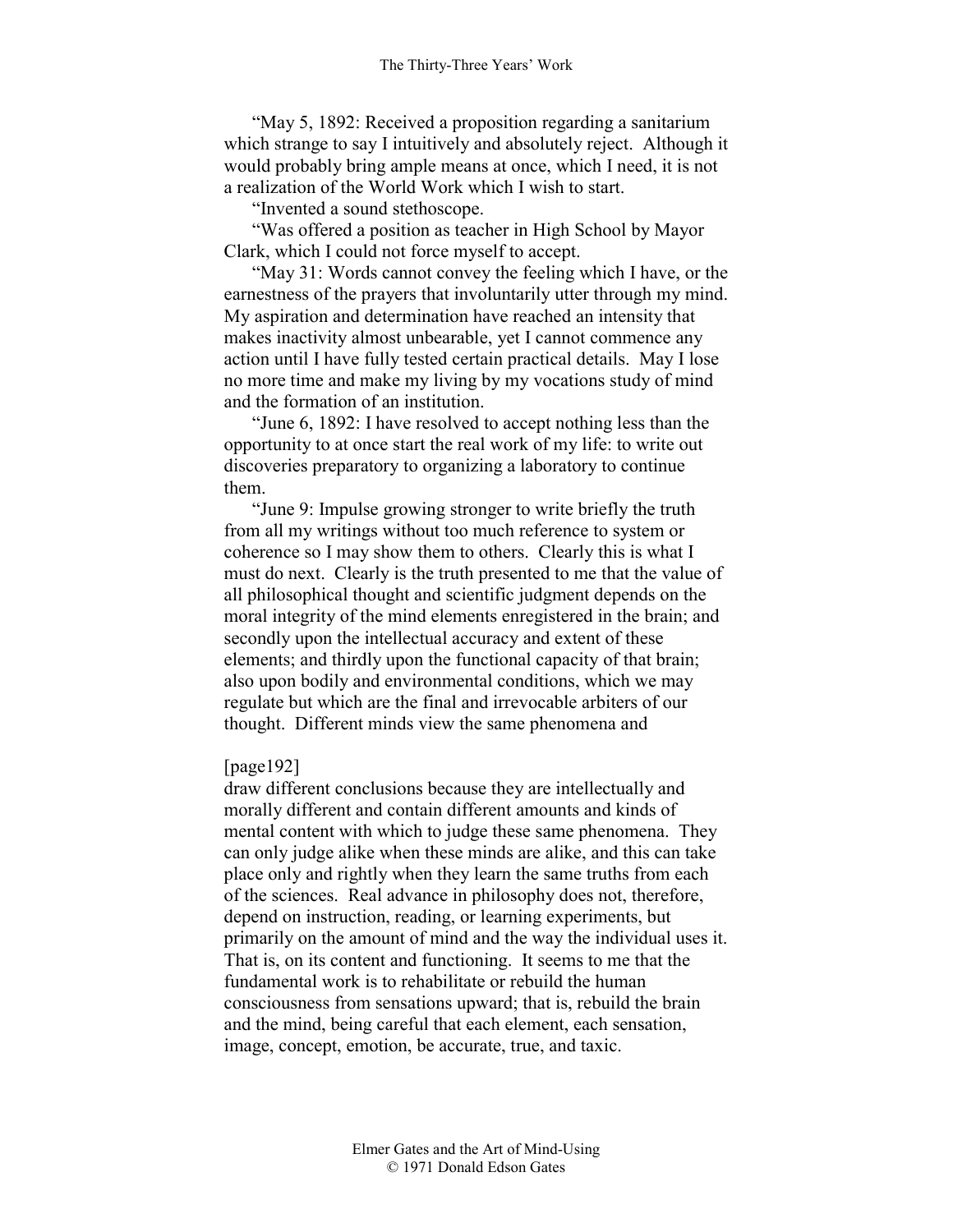"June 10: Mr. F. offered to capitalize the motor; am sorry for financial reasons my highest judgment will not let me accept. ...Dr. C. proposes to build it.

"June 13: A local carriage-maker offers to build motor. I truly regret that these offers tempt me.

"June 18: Improved my aerial propulsion invention and the combustion chamber motor.

"June 24: Introspective experimentation. Have been more serious and less cheerful than at any time.

"Shall I go to San Francisco at once?

"If I can only get myself screwed up to the point of courage and strength which will not permit me to do anything I do not think best. We are prone to distrust the mind in its logical conclusions and our highest intuitive guidance. For instance, our logic is often distrusted regarding the infinite divisibility of matter and the limitlessness of space. There can be, for instance, no particle so small but the mind at once asks us to admit that it might be onehalf smaller, and so on in infinite series to an infinitesimal. We are prone to believe an ultimate unit so small it cannot be smaller, but if it has size, then the mind at once compels us to think of half that size. The infinitely divisible is infinite, without end. The same is true for space; it is infinitely

#### [page193]

limitless. I think most people believe that though space is infinite, it has an end, which is not true. If all motion takes the direction of the least resistance and greatest traction, then there can be no free will in the sense of spontaneity. Here the old discussion ends. Many imagine that if the will have no efficient cause, it is not free; but suppose it did not have a cause, then it would be capricious: it would not follow any law and could not be utilized; it would be chaos. If a man would do from this minute on just as well as he knows how with reference to every event in his life for which he has inward guidance, how great he would soon become! I wonder if anyone has ever completely carried out in practice his highest guidance every moment?

"July 4, 1892: Sky-rockets!

"July 5: I can see no use in remaining in Erie. I cannot force myself to accept a position here, or continue in business. I feel that I shall very suddenly act. Wonder what I will do?

"July 13: Drew plans of motor. Feel that something is wrong about this motor business.

"July 16: Went to Washington to apply for patents on motor, but felt it was a waste of time and money.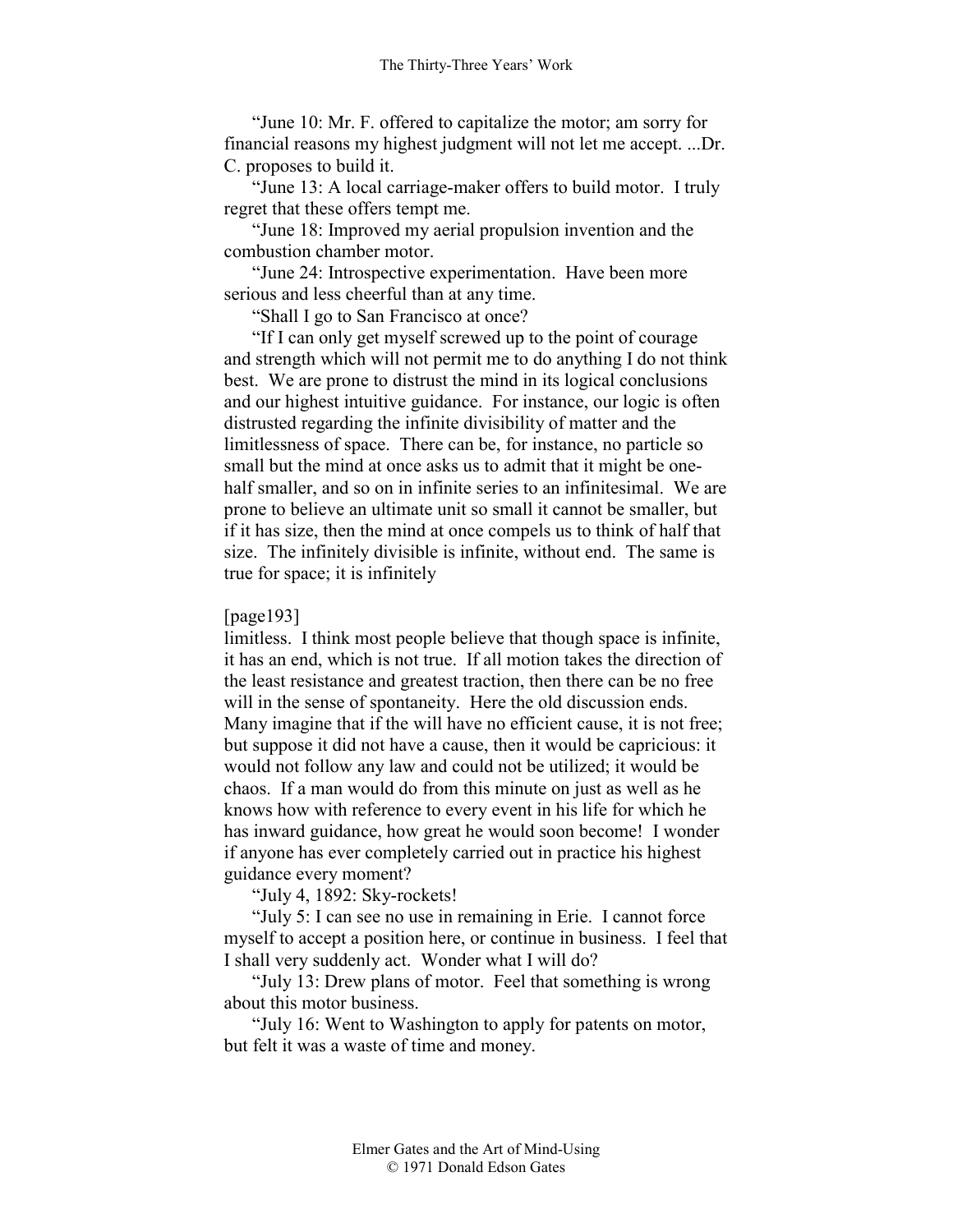"July 24: Am back here in motor business; Clark to have half and pay expenses. While in Washington spent time talking Mindart. Was offered privilege to make tests at the Smithsonian.

"July 21: Worked at the aeroplane and aeroplane projectile.

"July 28: Concluded not to read a paper before the American Association for Experimental Science at Rochester.

"August 2, 1892: Workmen here not sufficiently skilled to make motor.

"Aug. 3: Shall I go to Philadelphia to make motor? Have offer.

"Aug. 4: The more nearly I reach success with the motor the more I am afraid it will succeed. This is the most original period of my life and I should be devoting my time to my life-work.

"Aug. 5: It is drizzling and cool. I am lonely. I desire the old companionship with men who comprehend the vaster issues of life and philosophy, the cooperation of thinkers, the aid of the

#### [page194]

world's best literature, apparatus, the aid of money, to advance civilization. Then greater knowledge of mind. I am now 33 years old, in fullness of my powers, ready for the completest action of which I am capable, ready to carry on the assiduous pursuit of knowledge for its own sake. I think I am as eager for knowledge through discovery as ever was a religious fanatic. With me the ascertainment of truth has become a religious motive; deeply ingrained and high above all other motives is desire for discovering truth about the mind. I have been praying daily, hourly, for at least three years that the culmination of these new insights may soon be realized, yet month by month my standpoints, my ideals, have grown so far ahead that I can scarcely find time to enlarge my plans fast enough, so rapidly have discoveries and new insights dawned.

"Aug. 14: Adopted finally as principle of institution that all existing social, religious, and other institutions should be used as they are by getting them to cooperate with work to extent it does not conflict with their principles.

"Aug. 16: Do it now. The Everlasting Now is all there is or ever will be. A succession of things done now must by its potency lead to all possible glories. The idea that becomes a deed changes the subsequent events. The scepter of right action which leads to all possible power is knowledge, normal emotion, skillful conation, then the capacity to do just as well as you know how.

"Aug. 21: Invented clay furniture.

"Aug. 26: Wrote application for patent on improved boiler and furnace.

"Aug. 28: Made a physiological study of narcotics.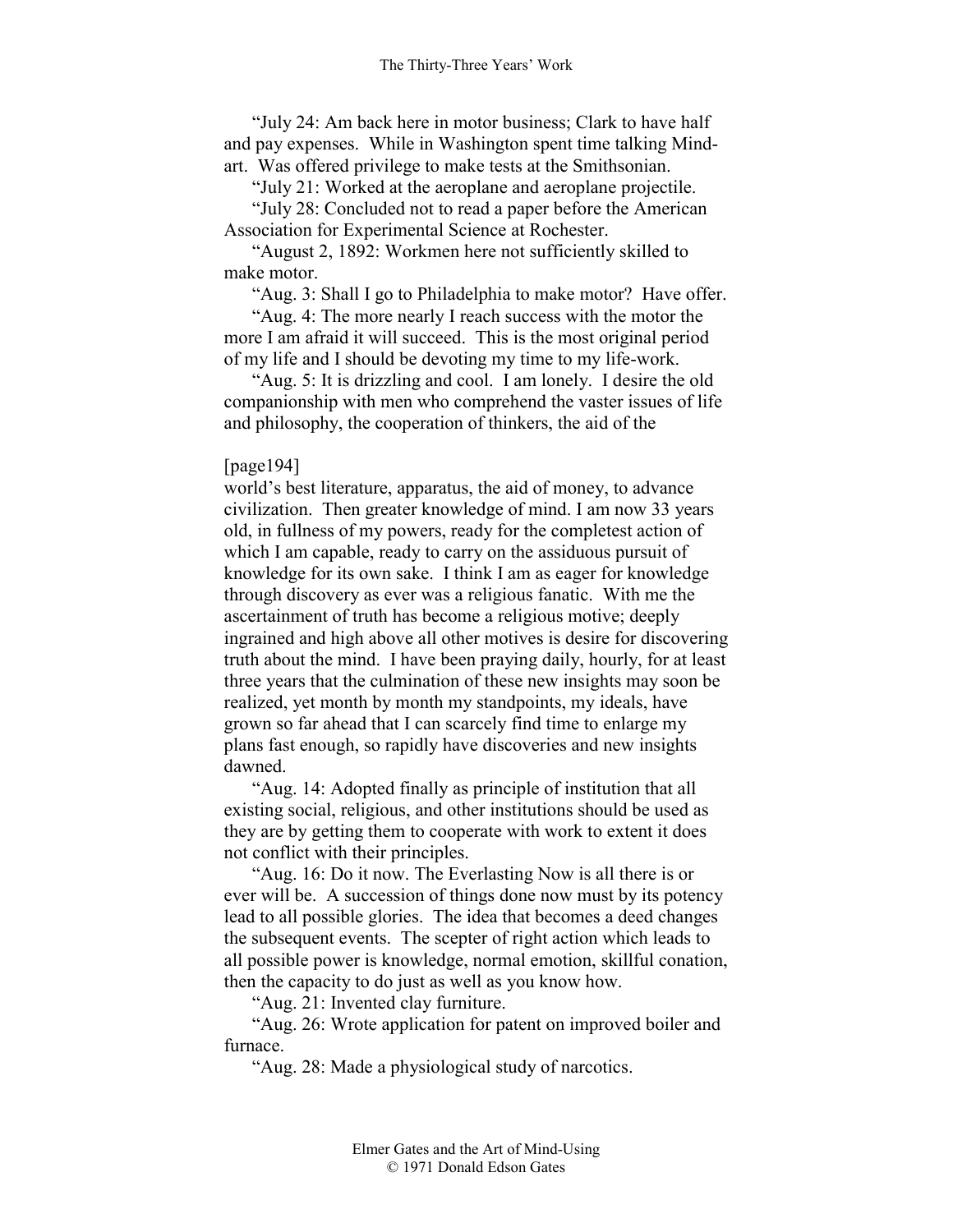"Aug. 31: Wrote on musical development of sense of hearing as cerebral dominancy. . . . With very few exceptions my friends here do not know about the Mind-art, think me to be a chemist and inventor.

"Sept. 2, 1892: I shall soon enter into my world mission, but how? I have an apprehension I shall be severely tested first. Many times at the verge of commencing I have almost been

## [page195]

induced to take up some business or social problem and have been diverted. This time I will commence. I again find myself in a predicament similar to the one I just got out of; namely, I have enough money to make the motor and find it cannot be made here, and in some other city it will cost more than has been promised, and additional cannot be raised until a patent is obtained, at least a year. Nothing can be an opportunity except that which leads to immediately writing on my work as preparatory to the laboratory organization. I think I will trust my inward leading more fully than ever before.

"Sept. 10: Have been assisting Dr. C. in attending his patients.

"Sept. 13: Slowly passes the old year away and with the exception of inward growth everything I touched has been a failure. I get out of business with Mr. S. and immediately get into another with the motor, from which I am now extricating myself. Went into it knowing it was not wise, yet did not know what else to do. And still more recently seriously considered the fertilizer scheme in Florida and have even set it going. Have been promised money to make analyses and go to Washington, but why should I go there? Even my few friends there have moved away; and the friends here are very nearly as poor as am.

"Invented a double-disk toy.

"Sept. 19: Mr. F. wishes me to join him in motor business applied to automobiles and bicycles; no money in it for some months.

"Sept 28: When I think of teaching anyone I am overwhelmed with a sense of defeat. There is so much the average pupil must unlearn. So much I would teach can be done only by laboratory methods. I can talk hour after hour about the brain, the mind, cerebral location, morality, the Immanent Presence, but such talk is not teaching. Teaching can be accomplished only by first learning the sciences experimentally and rising from that knowledge through introspection to the Awareness function. I want to teach something more than knowledge,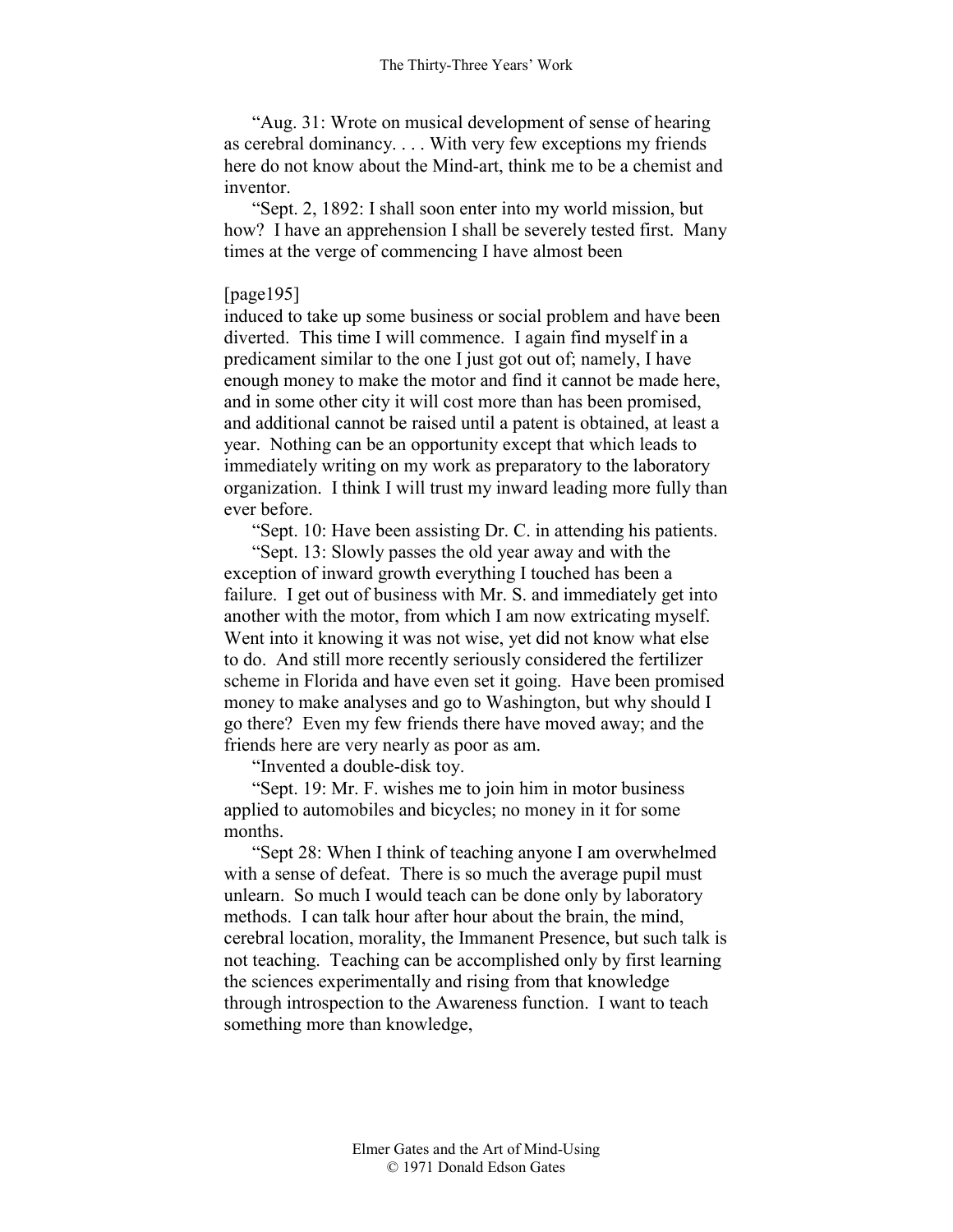# [page196]

that will make people do; give them more mind and skill in using it. I want to bring them consciously into the presence of that Immanency that reigns as the Awareness, judging justly and truthfully every motive in their minds.

"Let the voice that is uttering in me cry out to the minds of those who in the near future would turn progress and peace into riot and vandalism.

"Oct. 2, 1892: The whole rising generation is being taught so much that is almost valueless, a great deal that is positively wrong; they are allowed to remain in ignorance of those most vital functions of daily life.

"Oct. 8: 0 shall I soon act? I feel the incoming enthusiasm; also of some serious struggles and trials. Could wait no longer: borrowed \$15 from Clark and \$20 from C.

"Oct. 9: Left for Washington 3:25 p.m.

"Oct. 12: Have \$3.50 left. Shall at once find something to do, no matter what, so I will not be compelled to accept any deal with inventions.

"Oct. 13: J. Elfreth Watkins, Sr. wants me to go to a Harrisburg machine shop and make inventions relating to motors and steam engines. It would give immediate income. Strange that for four hours I made up my mind to accept.

"Oct. 20: Have made many attempts to get a position without success.

"Oct. 22: Thirty cents left. Watkins has renewed his offer.

"Oct. 24 This morning finds me without a cent. Have had no breakfast but kept writing, strange to say, about my discoveries. Let me this day make no mistake.

"Oct. 25 (Tuesday): Was walking down Pennsylvania Avenue wondering what to do; met a man whose appearance interested me. Followed him, went into a room above Cornwell's Grocery Store and found he was presiding over a spiritualistic meeting.

Afterward I asked him for a job; by his talk I supposed him to be a real estate man. I called on him next morning by invitation and he said. 'I know a man who I think would be interested in your writing.' He gave me a letter; I called on the

# [page197]

man and he said: 'I will pay all your expenses for a year if you will do nothing but write what you have discovered."' [The first of these two men, Captain Milan C. Edson, was destined soon to be his father-in-law; and the other, Mr. Theodore J. Mayer, was subsequently of much help.]

Elmer Gates continued in his 1900 "Review and Retrospect" as follows: "I at once engaged in writing, from notes and memory, the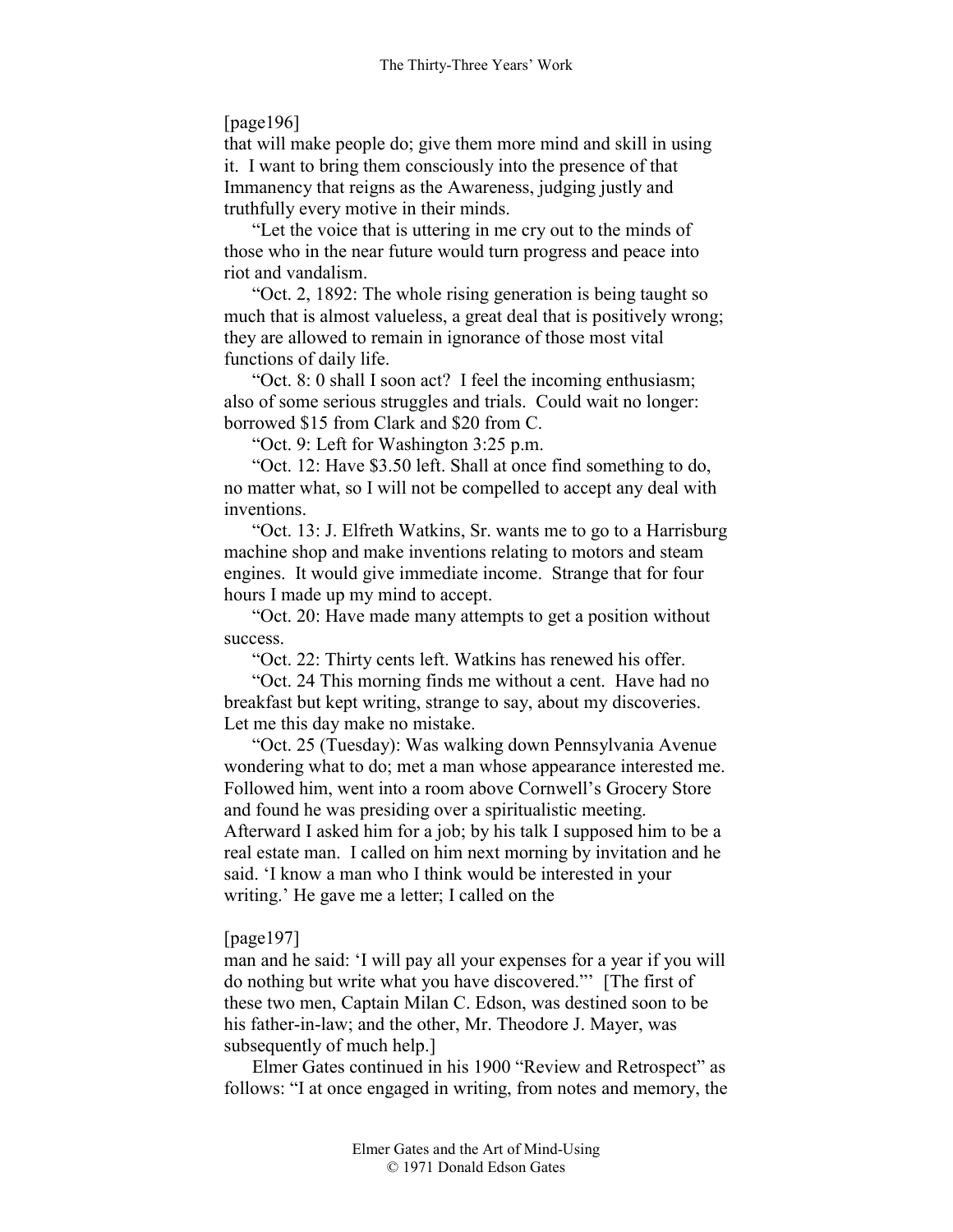experimental work and ideas of my lifetime. I dictated much to the phonograph, some to stenographers, and more directly to the typist. Among my pupils was one, Miss Phebe L. Edson, daughter of Captain Edson, who manifested great aptitude for certain lines of my work, and I became at once greatly interested in her, not so much because she had the power to assist me in my dirigative and awareness studies of introspection, but for a deep and intuitive feeling that our lives were to be closely allied and because of a love which sprang up at our earliest acquaintance. I soon decided to live in the family of Capt. Edson; and Miss Edson (who had recently graduated from the Spencerian Business College), attended to all business affairs connected with my writing the phonograph transcriptions, hiring typists, stenographers, and all outside matters, while I devoted myself to introspective studies in the quiet and seclusion of the Edson home. I soon found I could dictate directly and she would take it down on the typewriter (at which she was expert; and good in orthography and grammar), and thus save expense and get more done besides.

"I thus dictated 'The Concept of O'—Omnicosm," 624 pages to her, and the book was typewritten without errors or corrections. As this book was an introspective improvisation, it required special preparation on her part to be emotionally in the state to give me proper aid and in no wise obstruct by wrong moods my very difficult task. During this time I wrote also 'What is Mind-art? Part 1, Vol. I,' 94 pages, which was completed in May 1893; 'Evolution and Mind-Embodiment, Part 11, Vol. II,' 567 pages completed in January; 'Principles of Mind-art Education, Part III, Vol. III,' 1020 pages. (These books of bound

## [page198]

manuscript were circulated privately.) I wrote also my notes on 'Mentypy and Menturgy,' 70 pages; and during this time I courted Miss Edson and we became engaged to be married."

He noted that he must still write a plain, practical outline of the Mind Art, reserving full demonstration for later volumes, including a propaedeutic giving the new psychologic nomenclature; the method and origin, with original thinking as basis and working plan; science of mind and the art of utilizing it; and under synthesis his concept of Omnism: that which is immanent functions as a whole and in every mind, constituting a personality, a Oneness, an Omnicosm. To secure facilities he must acquaint the proper person with the nature of these discoveries and offer some of the commercially practical results of past and future inventions as means for reimbursement. It was not a financial scheme, he emphasized, but a scientific, educational and philanthropic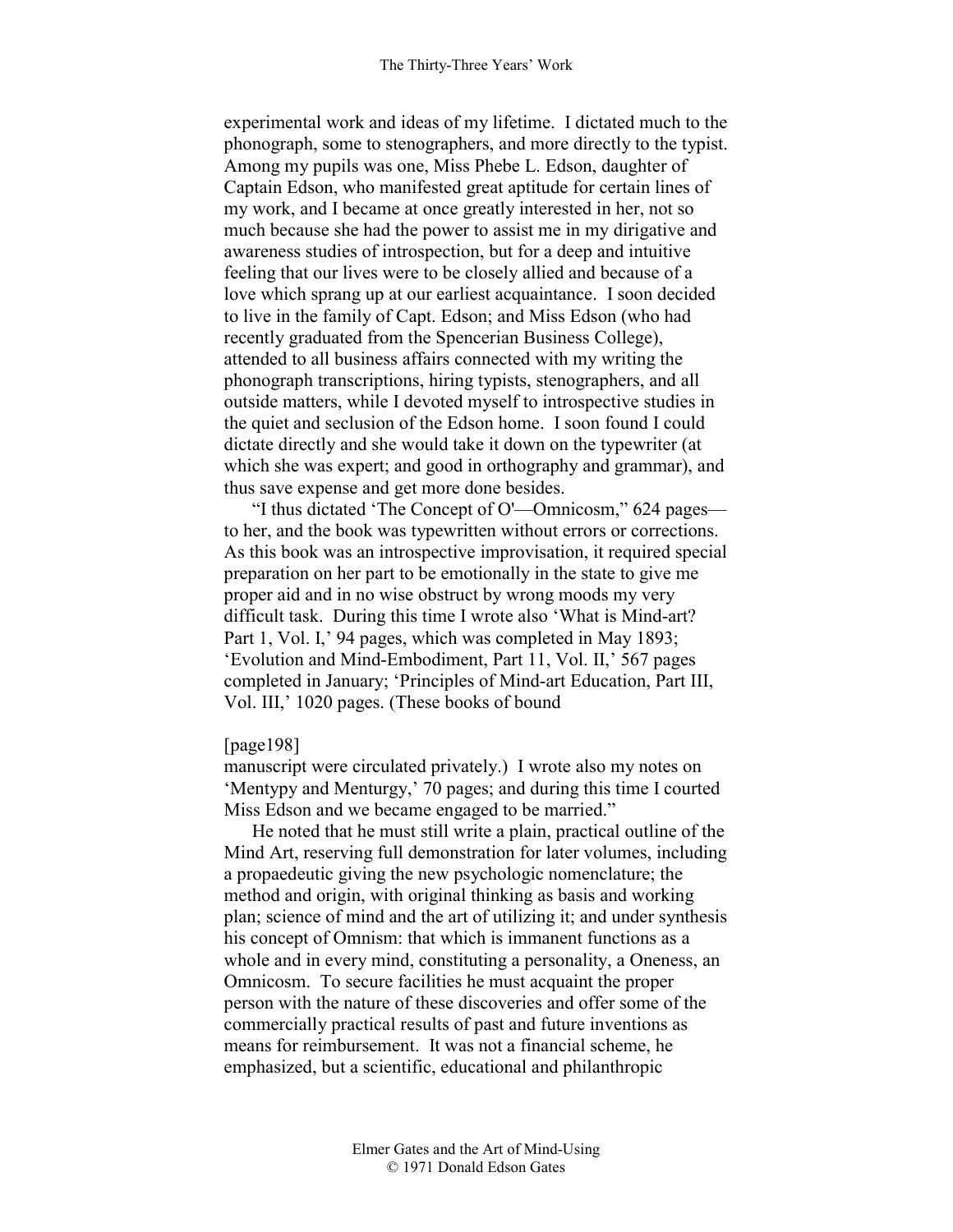movement: "I have a responsibility and World Work to fulfill," he wrote. "The lucrative opportunities are incidents to the method."

His diary continued: "From December 1893 to June 29, 1894 I devoted my whole time to a careful revision of my writings and to the continual getting of new ideas. Ideation was so prolific I found difficulty in recording my ideas fast enough. I had no facilities for experimenting, but I made the acquaintance of many people in Washington and elsewhere, entering the various scientific societies, and had in view the establishment of a laboratory. At the invitation of Prof. W. J. McGee and Major J. W. Powell and others, I delivered my first public lecture upon my work at the U.S. National Museum at 4:20 P.M., April 28, Saturday, 1894, under the auspices of the Anthropological and Geological Societies of Washington. It was one of a course of lectures called 'The Saturday Public Course.' The first series was on anthropology, by Gen. Geo. M. Sternberg, Dr. Frank Baker, Prof. F. A. Lucas, Prof. W. W. Rockhill, and Dr. D. G. Brinton. The second course was on Geology, by Dr. Geo. H. Williams, Dr. Geo. F. Becker, Prof. Bailey Willis, Prof. Marius R. Campbell; the third course on anthropology, by Dr. Wm. A. Hammond,

#### [page199]

Mr. Frank Hamilton Cushing, Dr. Cyrus Adler, the Hon. John Hoyt and myself. The lecture was well attended and enthusiastically received and was reported by several journalists, notably by Rene Bache. "A few days later I delivered at the Philosophical Society of Washington a lecture on 'The Artificial Evolutionary Transformation of Lower Organisms,' and this, together with several other lectures' was widely reported. Without having intended it, the character and importance of my work was widely discussed, and it led in a short time to the beginning of my Germantown laboratory.

"During this period I received encouragement and aid in every way from the Hon. W. T. Harris, U.S. Commissioner of Education, who placed at my disposal the facilities of that Bureau and introduced me to many people of distinction. Major J. W. Powell, Director of the U.S. Geological Survey and of the American Bureau of Ethnology, gave me the full facilities of these Bureaus and he, in connection with Prof. W. J. McGee and Frank Hamilton Cushing, gave me every possible encouragement, help, and moral support. These friends remained warm supporters of my work and were the means of my entering various societies. Furthermore they gave me the privilege to order books I wished in the line of psychological investigation, purchasing them for the Bureau with funds appropriated for the purpose; books which the Bureau would be likely to need, and which they permitted me to use first. During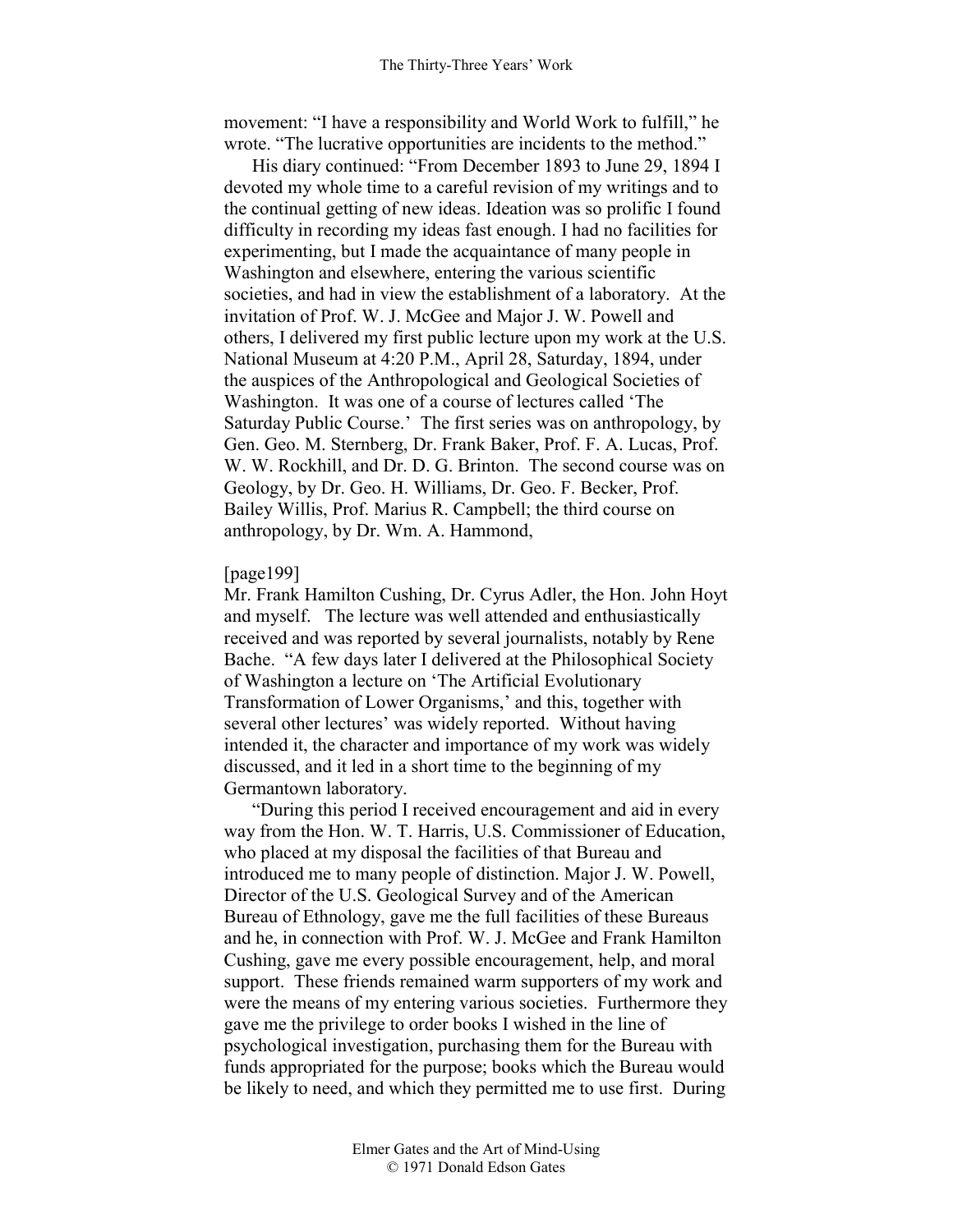this time I met Thomas H. Hovenden and others who played a significant part in the important events of my life during that period. Hovenden painted a portrait of me in oils and presented it to my fiancee."

Gates considered Professor McGee the ablest intellect in Washington. The "fabulous McGee" as he was often called, was ethnologist in charge of the Bureau of Ethnology and held other important posts. He was called by Pinchot the scientific brains of the conservation movement. An outspoken admirer of Gates, McGee wrote to him: "It is a satisfaction to learn that the upward curve of your career continues and to learn of the

## [page200]

continued success of the Mentative Art. . . . It seems to me that this subject is the most important among the many which have engaged attention during recent decades, if not during the entire history of civilization. I think the line of work in which you are engaged will revolutionize education and lead to further intellectual progress in the next quarter century than in A centuries before.

"You are yourself the best example of the practical value of your mentative art."

Frank Hamilton Cushing, of the Bureau of Ethnology, lived with the Zuni Indians for five years, studied their customs and learned to make some of their artifacts. His poetic nature appreciated the intense zeal behind the efforts of Gates, while his scientific training valued the accomplishments. His letters, always signed with the three full names in old-fashioned John Hancock flourish, were full of affectionate regard. He wrote to Gates: "Believe me when I say that my concern for your welfare and success is not from the selfish wish to have Prof. McGee's and my predictions concerning you to come true, but it is to have the world benefited by what we know as well as you know, the supreme good that lies in your proposed mode of education, if illumined without too much delay by your equally supreme and in some ways unconscious genius."

Gates' first lecture, on "Psychology as Science and Art," aroused the great popular interest in self-improvement and individual psychology that is still prevalent today, and overnight made him a public figure. Rene Bache's special correspondence to the *Boston Transcript*, for example, headlined the lecture this way:

## **NEWEST OF THE SCIENCES**  *UNCLE SAM ABOUT TO START A PSYCHO-PHYSICAL LABORATORY*  POISONS PRODUCED BY EMOTIONS